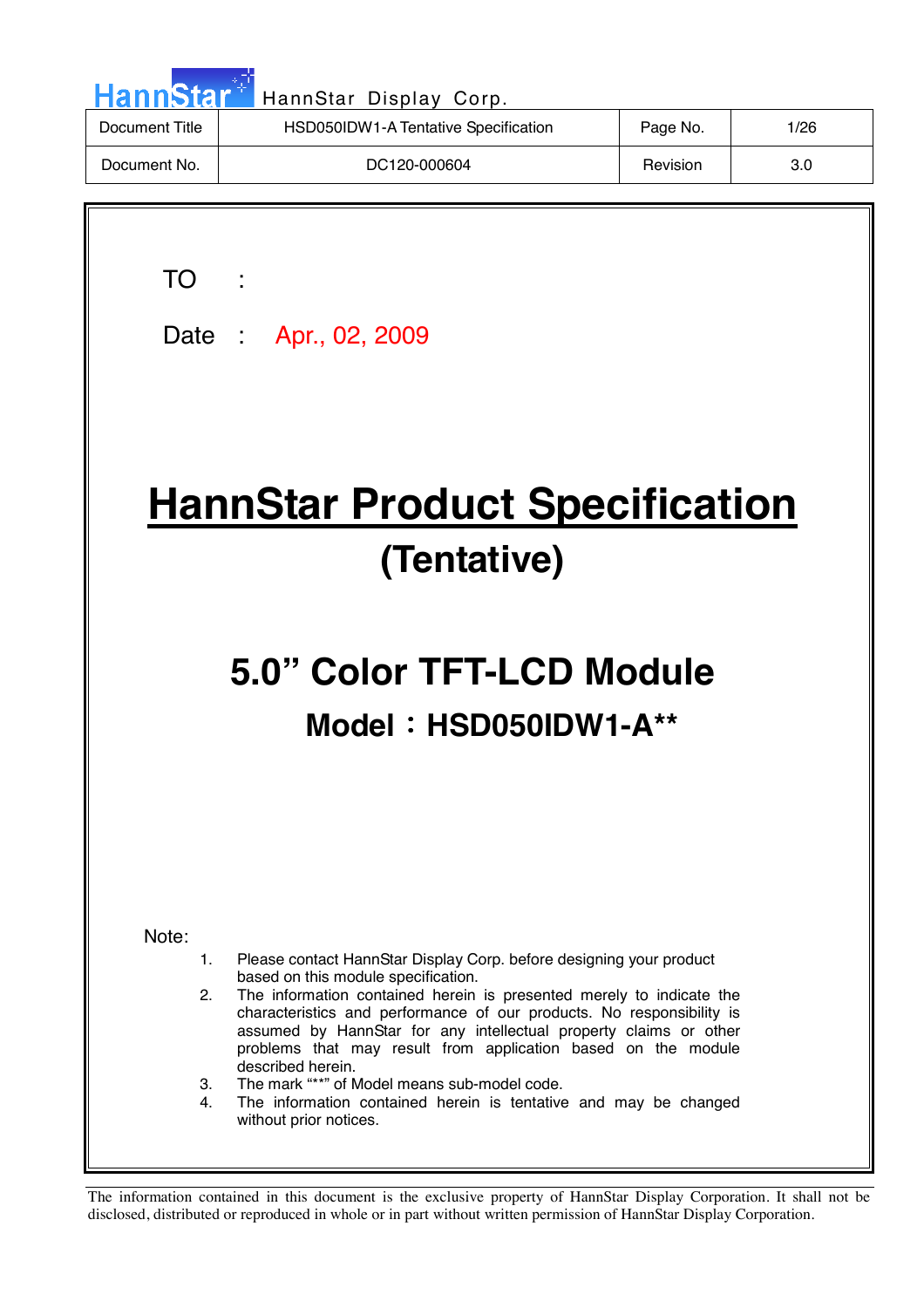| <b>HannStar</b> *<br>HannStar Display Corp. |                                      |          |      |  |  |
|---------------------------------------------|--------------------------------------|----------|------|--|--|
| Document Title                              | HSD050IDW1-A Tentative Specification | Page No. | 2/26 |  |  |
| Document No.                                | DC120-000604                         | Revision | 3.0  |  |  |

F.

| <b>Record of Revisions</b> |               |           |                                                            |  |  |  |
|----------------------------|---------------|-----------|------------------------------------------------------------|--|--|--|
| Rev.                       | Date          | Sub-Model | Description of change                                      |  |  |  |
| $1.0\,$                    | Feb, 18, 2009 |           | Tentative Product Specification was first released.        |  |  |  |
| 2.0                        | Mar, 12, 2009 | A10       | Add P19 Outline dimension for HSD050IDW1-A10_FPC reversion |  |  |  |
|                            |               | A00/A10   | Modify P16 Power Sequence                                  |  |  |  |
| 2.1                        | Mar, 25, 2009 | A00/A10   | Modify P18, P19 MDL Outline                                |  |  |  |
| 3.0                        | Apr, 02, 2009 | A20       | Add P20 Outline dimension for HSD050IDW1-A20_FPC reversion |  |  |  |
|                            |               |           |                                                            |  |  |  |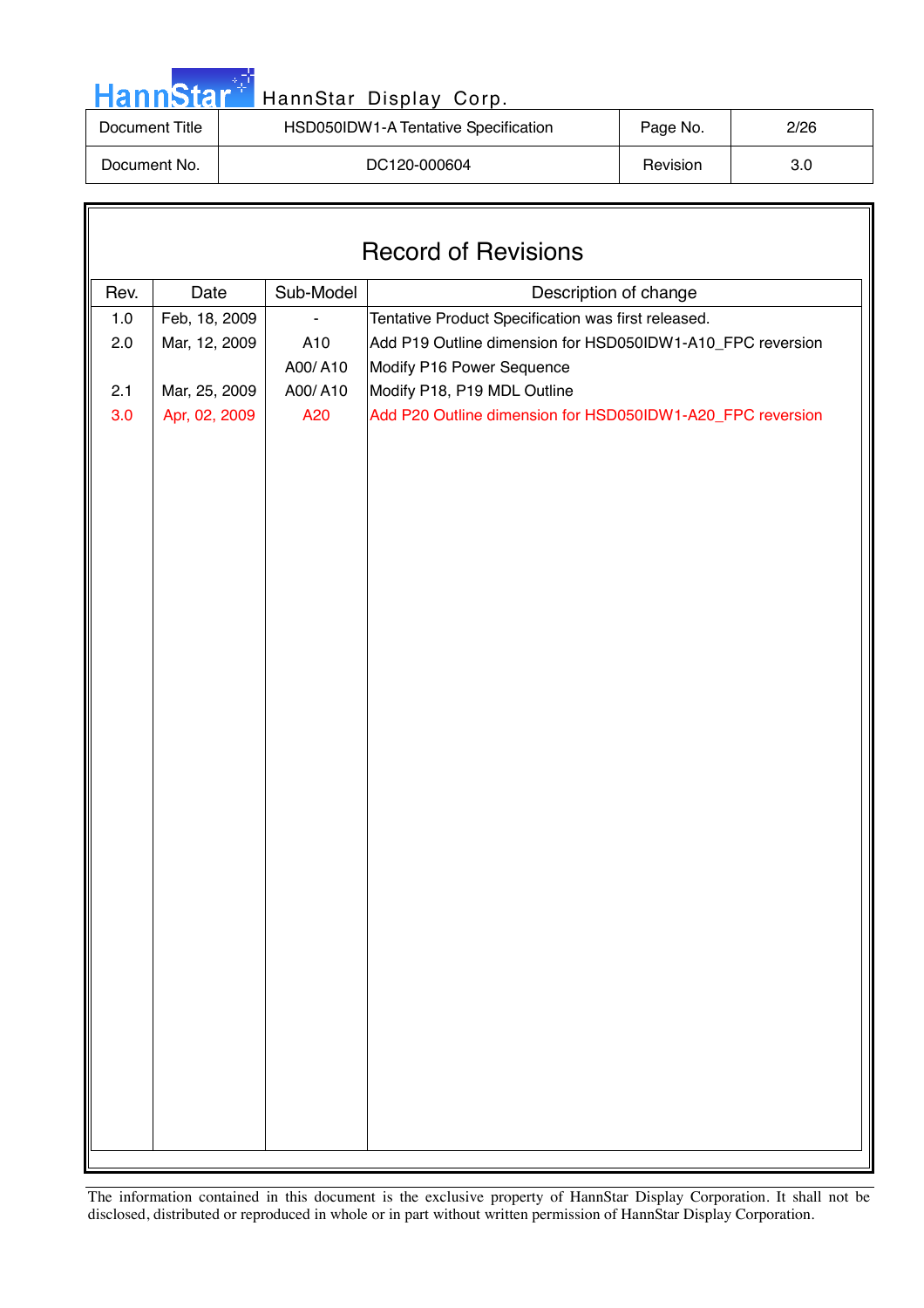| <b>HannStar</b> *<br>HannStar Display Corp. |                                      |          |      |  |  |  |
|---------------------------------------------|--------------------------------------|----------|------|--|--|--|
| Document Title                              | HSD050IDW1-A Tentative Specification | Page No. | 3/26 |  |  |  |
| Document No.                                | DC120-000604                         | Revision | 3.0  |  |  |  |

واو ر

#### **Contents**

| 1.0  | p.4  |
|------|------|
| 2.0  | p.5  |
| 3.0  | p.6  |
| 4.0  | p.10 |
| 5.0  | p.11 |
| 6.0  | p.12 |
| 7.0  | p.17 |
| 8.0  | p.18 |
| 9.0  | p.19 |
| 10.0 | p.20 |
| 11.0 | p.21 |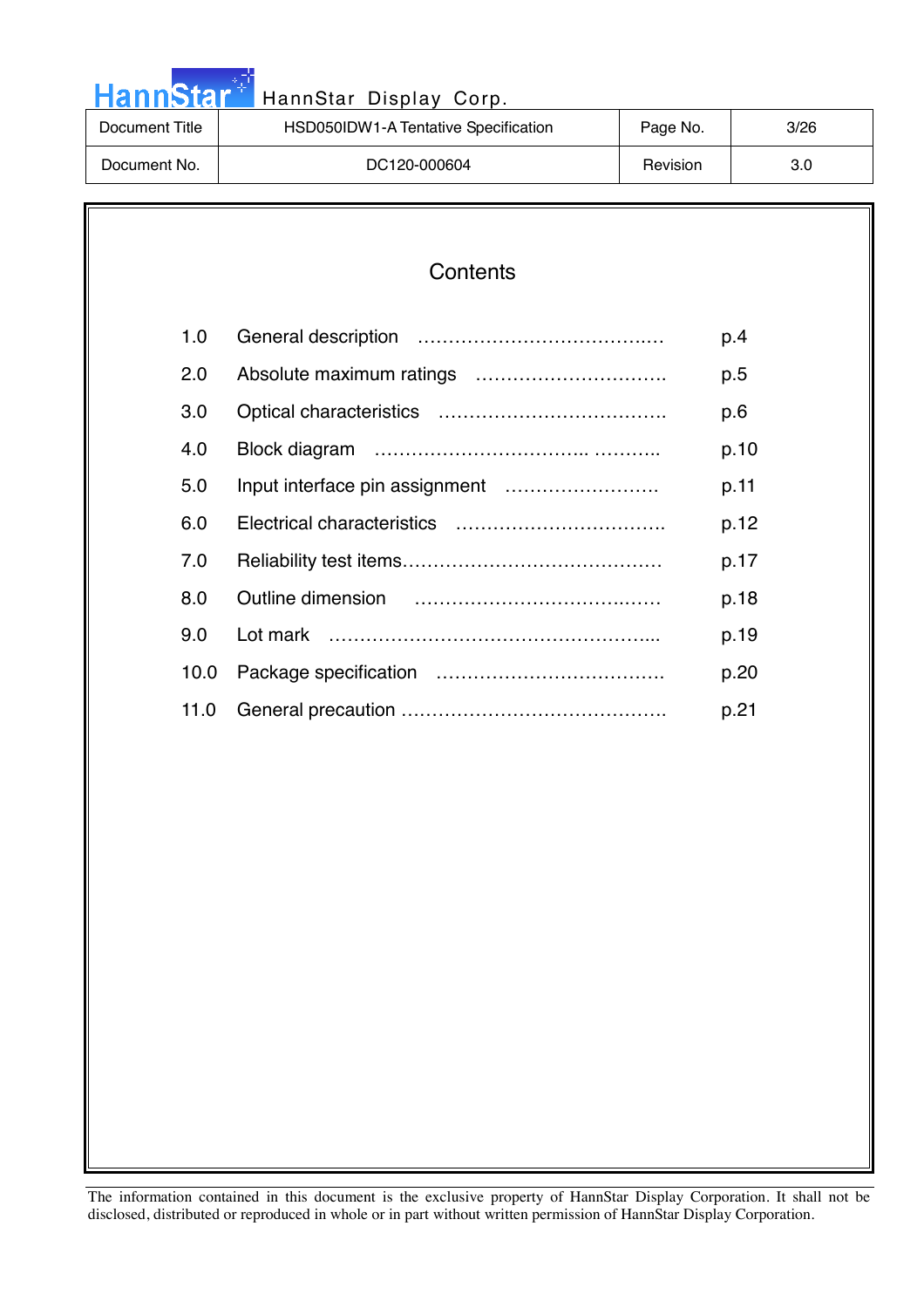

# Hann Star<sup>47</sup> HannStar Display Corp.

| Document Title | HSD050IDW1-A Tentative Specification | Page No. | 4/26 |
|----------------|--------------------------------------|----------|------|
| Document No.   | DC120-000604                         | Revision | 3.0  |

#### **1.0 GENERAL DESCRIPTION**

#### **1.1 Introduction**

HannStar Display model HSD050IDW1-A is a color active matrix thin film transistor (TFT) liquid crystal display (LCD) that uses amorphous silicon TFT as a switching device. This model is composed of a TFT LCD panel, a driving circuit and a back light system. This TFT LCD has a 5.0 (15:9) inch diagonally measured active display area with WVGA (800 horizontal by 480 vertical pixel) resolution.

#### **1.2 Features**

- 5.0 (15:9 diagonal) inch configuration
- 6 bits + FRC driver with 1 channel TTL interface
- RoHS and Halogen-Free Compliance

#### **1.3 Applications**

- Personal Navigation Device
- Multimedia applications and Others AV system

#### **1.4 General information**

| Item                     |                   | Specification                | Unit   |
|--------------------------|-------------------|------------------------------|--------|
| <b>Outline Dimension</b> |                   | 118.5 x 77.55 x 3.4 (Typ.)   | mm     |
| Display area             |                   | $108.0(H) \times 64.8(V)$    | mm     |
| Number of Pixel          |                   | 800 RGB (H) x 480(V)         | pixels |
| Pixel pitch              |                   | $0.135(H) \times 0.135(V)$   | mm     |
| Pixel arrangement        |                   | <b>RGB Vertical stripe</b>   |        |
| Display mode             |                   | Normally white               |        |
| Surface treatment        |                   | Antiglare, Hard-Coating (3H) |        |
| Weight                   |                   | (66) (Typ.)                  | g      |
| Back-light               |                   | LED Side-light type          |        |
| lPower                   | Logic System      | $(0.7)$ (Max.)               | W      |
| Consumption              | <b>B/L System</b> | $(0.924)$ (Max.)             | W      |

#### **1.5 Mechanical Information**

| Item                      |                          | Min.  | Typ.  | Max.  | Unit |
|---------------------------|--------------------------|-------|-------|-------|------|
| Module<br>Size            | Horizontal (H)           | 118.2 | 118.5 | 118.8 | mm   |
|                           | Vertical (V)             | 77.25 | 77.55 | 77.85 | mm   |
|                           | $\vert$ Depth $\vert$ D) |       | 3.4   | 3.7   | mm   |
| Weight (Without inverter) |                          |       | (66)  |       | g    |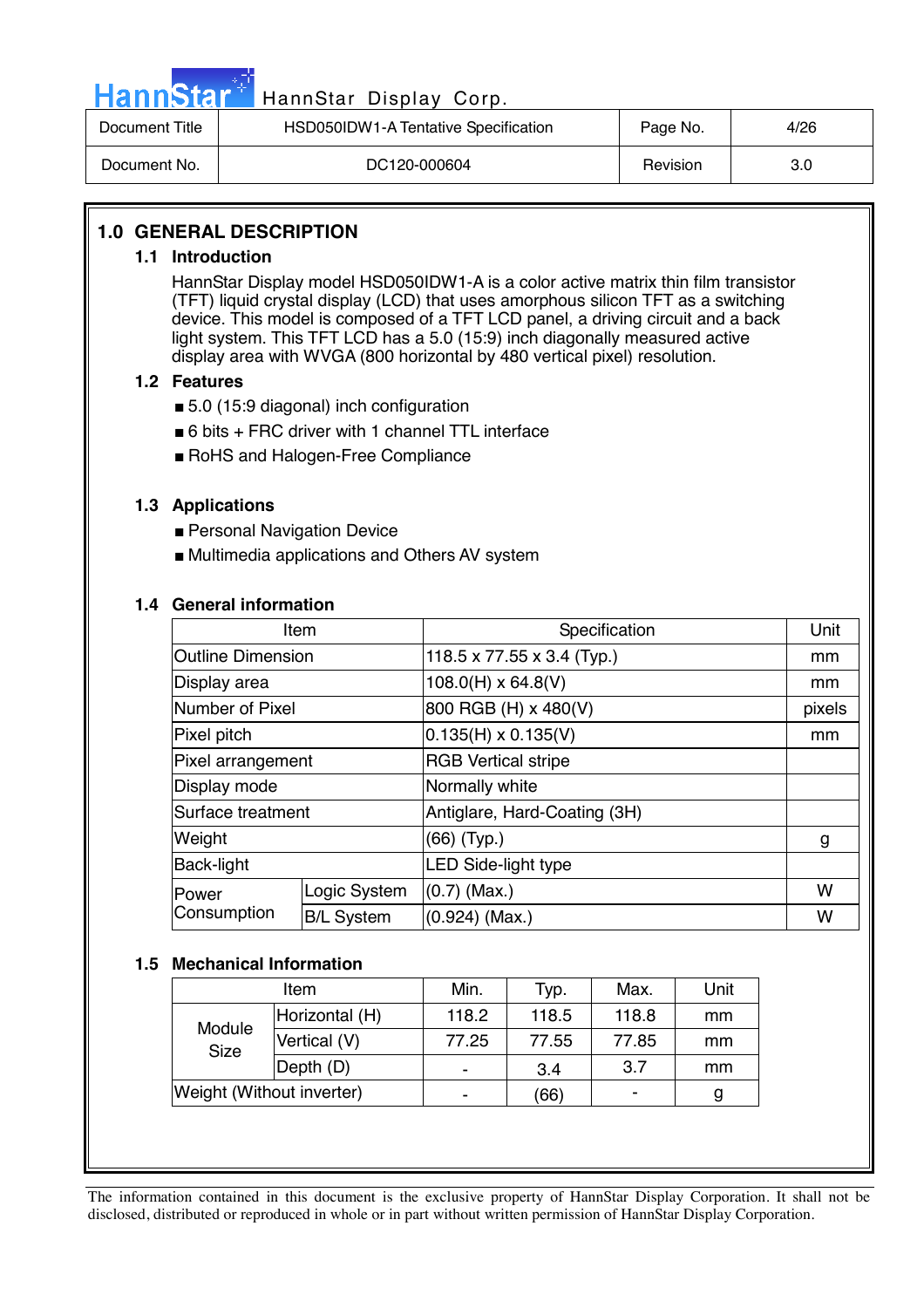|  |  | <b>HannStar</b> |  |
|--|--|-----------------|--|
|  |  |                 |  |
|  |  |                 |  |

#### HannStar Display Corp.

| Document Title | HSD050IDW1-A Tentative Specification | Page No. | 5/26 |
|----------------|--------------------------------------|----------|------|
| Document No.   | DC120-000604                         | Revision | 3.0  |

### **2.0 ABSOLUTE MAXIMUM RATINGS**

#### **2.1 Electrical Absolute Rating**

#### **2.1.1 TFT LCD Module**

| Item                     | Symbol          | Min.   | Max.          | Unit | <b>Note</b> |
|--------------------------|-----------------|--------|---------------|------|-------------|
| Power supply voltage     | V <sub>DD</sub> | $-0.5$ | 5.0           |      | $GND=0$     |
| Logic Signal Input Level | V.              | $-0.3$ | $V_{DD}$ +0.3 |      |             |

#### **2.1.2 Back-Light Unit**

| Item               | Symbol | $\tau_{\text{VP}}$ . | Max.           | Unit | <b>Note</b> |
|--------------------|--------|----------------------|----------------|------|-------------|
| <b>LED</b> current |        | 40                   | $\blacksquare$ | mA   | (1)(2)(3)   |
| LED voltage        |        | 23.1                 |                |      | (1)(2)(3)   |

Note

- (1) Permanent damage may occur to the LCD module if beyond this specification. Functional operation should be restricted to the conditions described under normal operating conditions.
- (2) Ta =  $25 \pm 2^{\circ}$  C
- (3) Test Condition: LED current 40 mA. The LED lifetime could be decreased if operating IL is larger than 40mA.

#### **2.2 Environment Absolute Rating**

| Item                         | Symbol | Min. | Max. | Unit | <b>Note</b> |
|------------------------------|--------|------|------|------|-------------|
| <b>Operating Temperature</b> | opa    | -20  |      |      |             |
| Storage Temperature          | stg    | -30  | 80   |      |             |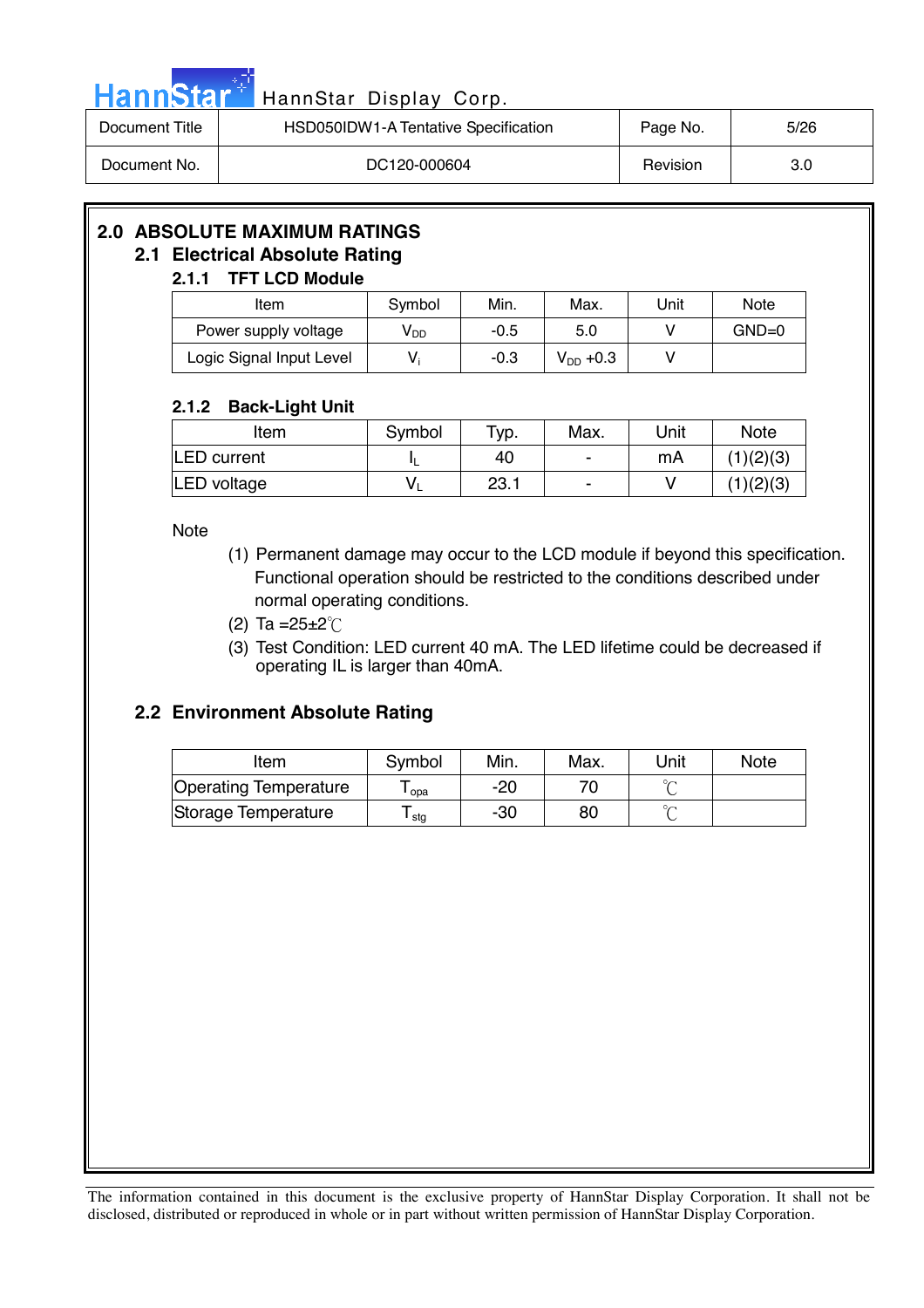| HannStar*l     | HannStar Display Corp.               |          |      |
|----------------|--------------------------------------|----------|------|
| Document Title | HSD050IDW1-A Tentative Specification | Page No. | 6/26 |
| Document No.   | DC120-000604                         | Revision | 3.0  |

| <b>OPTICAL CHARACTERISTICS</b><br>3.0 <sub>2</sub><br><b>Optical specification</b><br>3.1 |               |                         |                   |         |         |         |                   |                          |  |
|-------------------------------------------------------------------------------------------|---------------|-------------------------|-------------------|---------|---------|---------|-------------------|--------------------------|--|
| <b>Item</b>                                                                               |               |                         | Symbol Condition  | Min.    | Typ.    | Max.    | Unit              | <b>Note</b>              |  |
| Contrast                                                                                  |               | <b>CR</b>               |                   | (480)   | (600)   |         |                   | (1)(2)                   |  |
| Response                                                                                  | <b>Rising</b> | $T_{\mathsf{R}}$        |                   |         | (2)     | (4)     |                   |                          |  |
| time                                                                                      | Falling       | $\mathsf T_{\mathsf F}$ | $\Theta = 0$      |         | (6)     | (12)    | msec              | (1)(3)                   |  |
| White luminance<br>(Center)                                                               |               | $Y_L$                   | Normal<br>Viewing | (320)   | (400)   |         | cd/m <sup>2</sup> | (1)(4)(7)<br>$(lL=40mA)$ |  |
| Color                                                                                     |               |                         | Angle             | (0.260) | (0.310) | (0.360) |                   |                          |  |
| chromaticity<br>(CIE1931)                                                                 | White         | $W_{V}$                 |                   | (0.280) | (0.330) | (0.380) |                   |                          |  |
|                                                                                           | Hor.          | $\Theta_L$              |                   | (65)    | (75)    |         |                   |                          |  |
| Viewing                                                                                   |               | $\Theta_{\rm R}$        |                   | (65)    | (75)    |         |                   | (1)(4)                   |  |
| angle                                                                                     | Ver.          | $\Theta$ u              | CR > 10           | (50)    | (60)    |         |                   |                          |  |
|                                                                                           |               | $\Theta_{\rm D}$        |                   | (60)    | (70)    |         |                   |                          |  |
| $\Theta = 0$<br><b>Brightness uniformity</b><br>B <sub>UNI</sub>                          |               |                         |                   | 70      |         |         | $\%$              | (5)(7)                   |  |
| <b>Optima View Direction</b>                                                              |               | 6 O'<br>clock           |                   |         |         |         |                   | (6)                      |  |

#### **3.2 Measuring Condition**

- Measuring surrounding: dark room
- $\blacksquare$  **LED current I<sub>L</sub>: 40mA**
- Ambient temperature: 25±2°C
- 15min. warm-up time.

#### **3.3 Measuring Equipment**

- FPM520 of Westar Display technologies, INC., which utilized SR-3 for Chromaticity and BM-5A for other optical characteristics.
- Measuring spot size:  $20 \sim 21$ m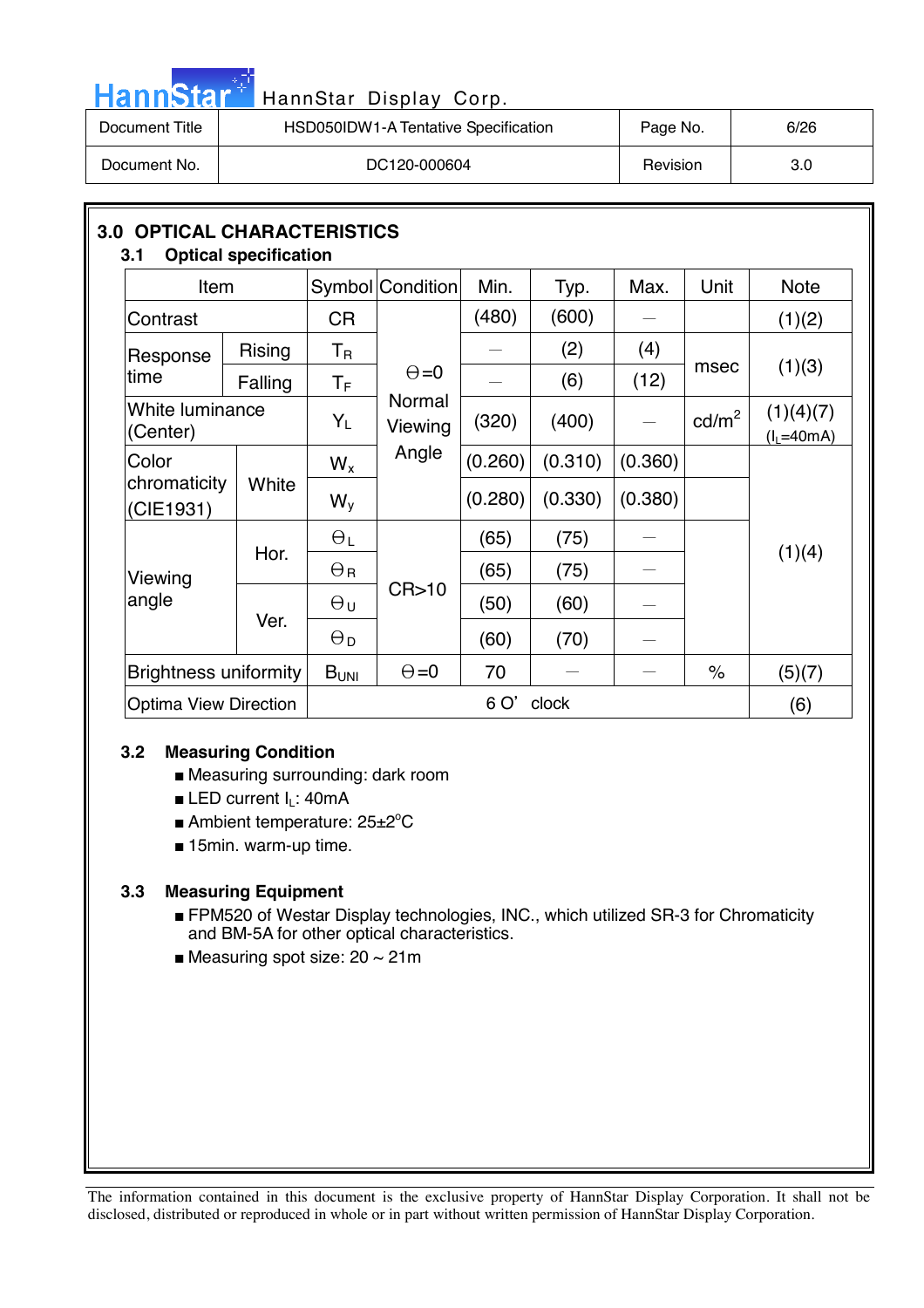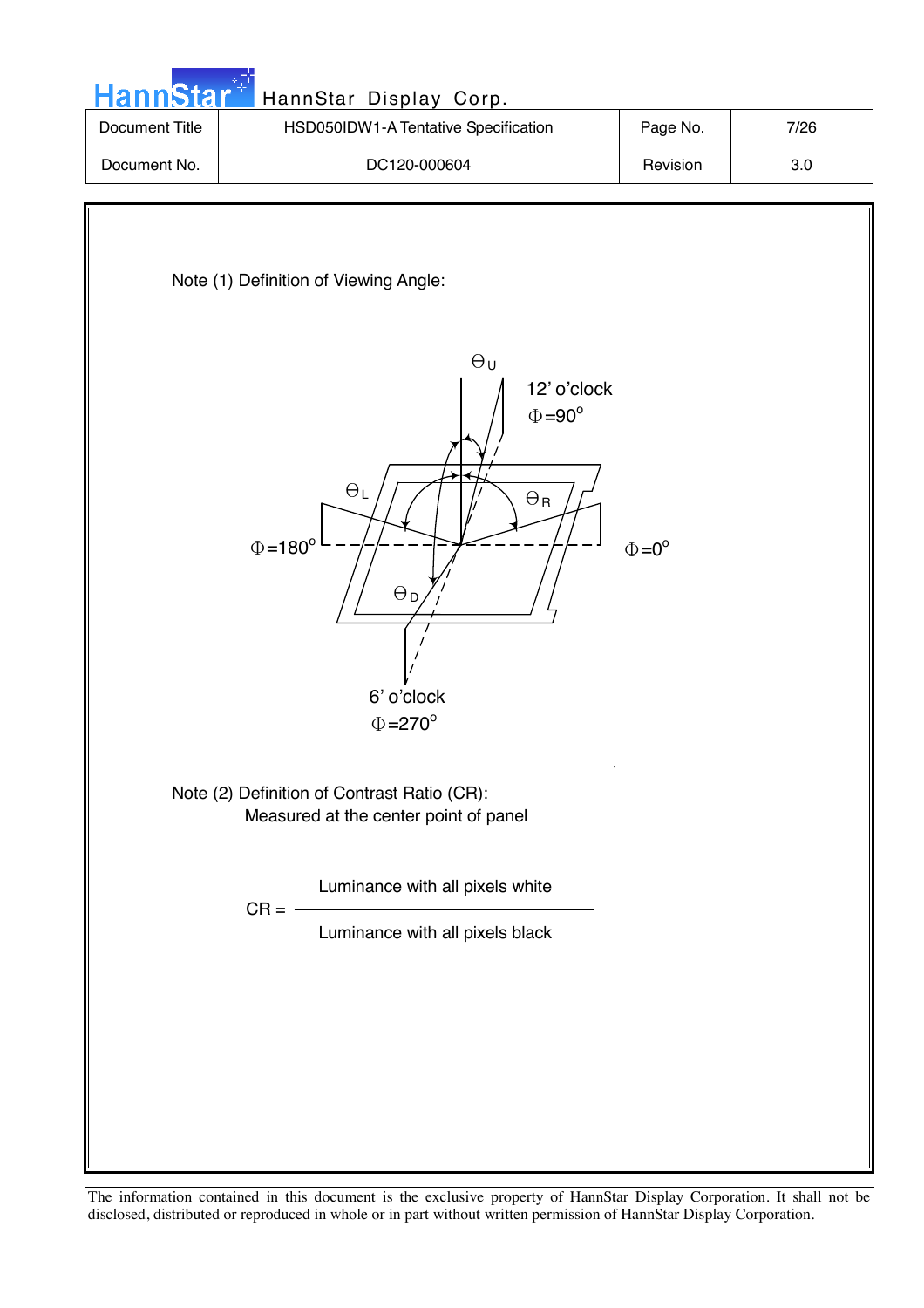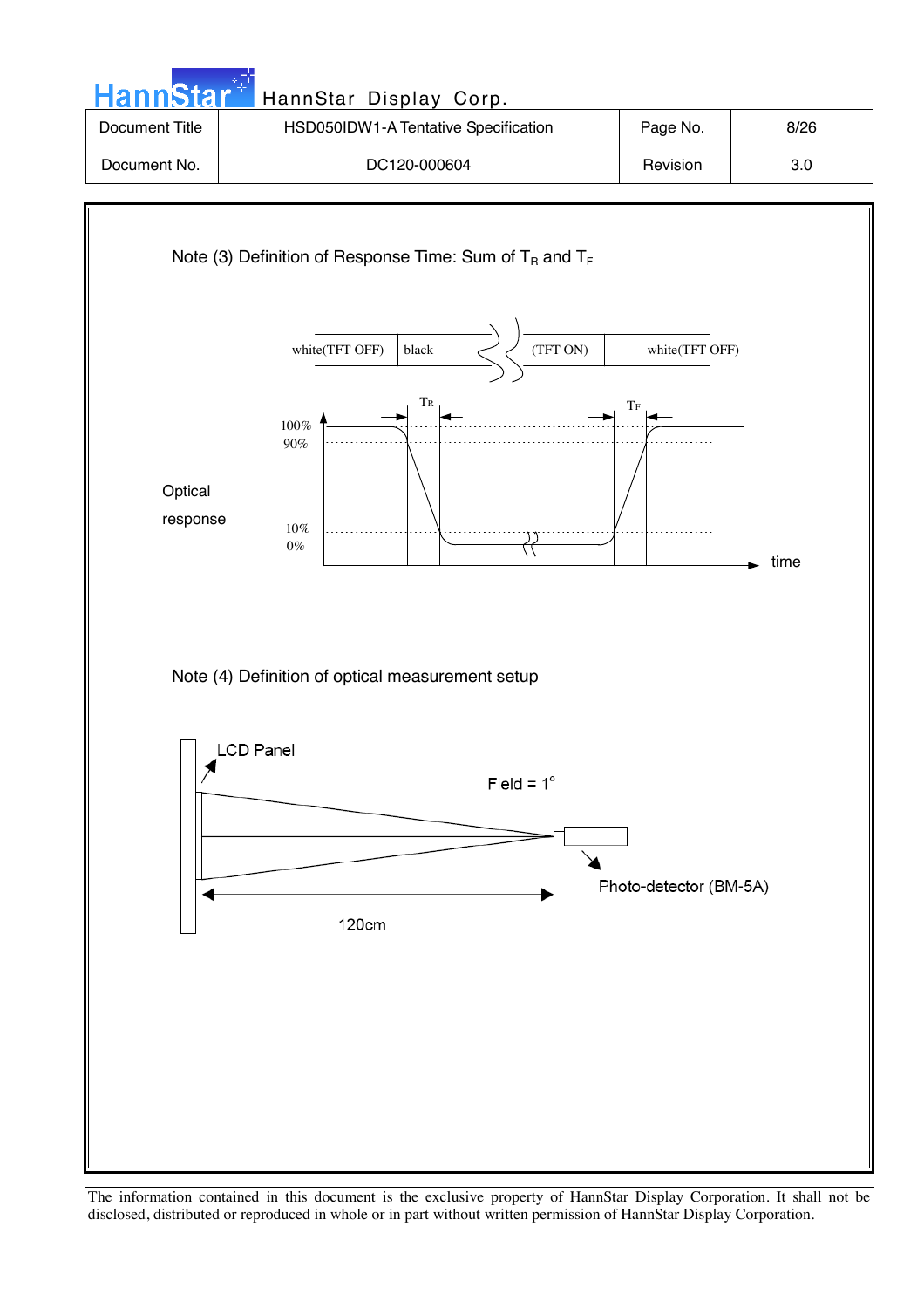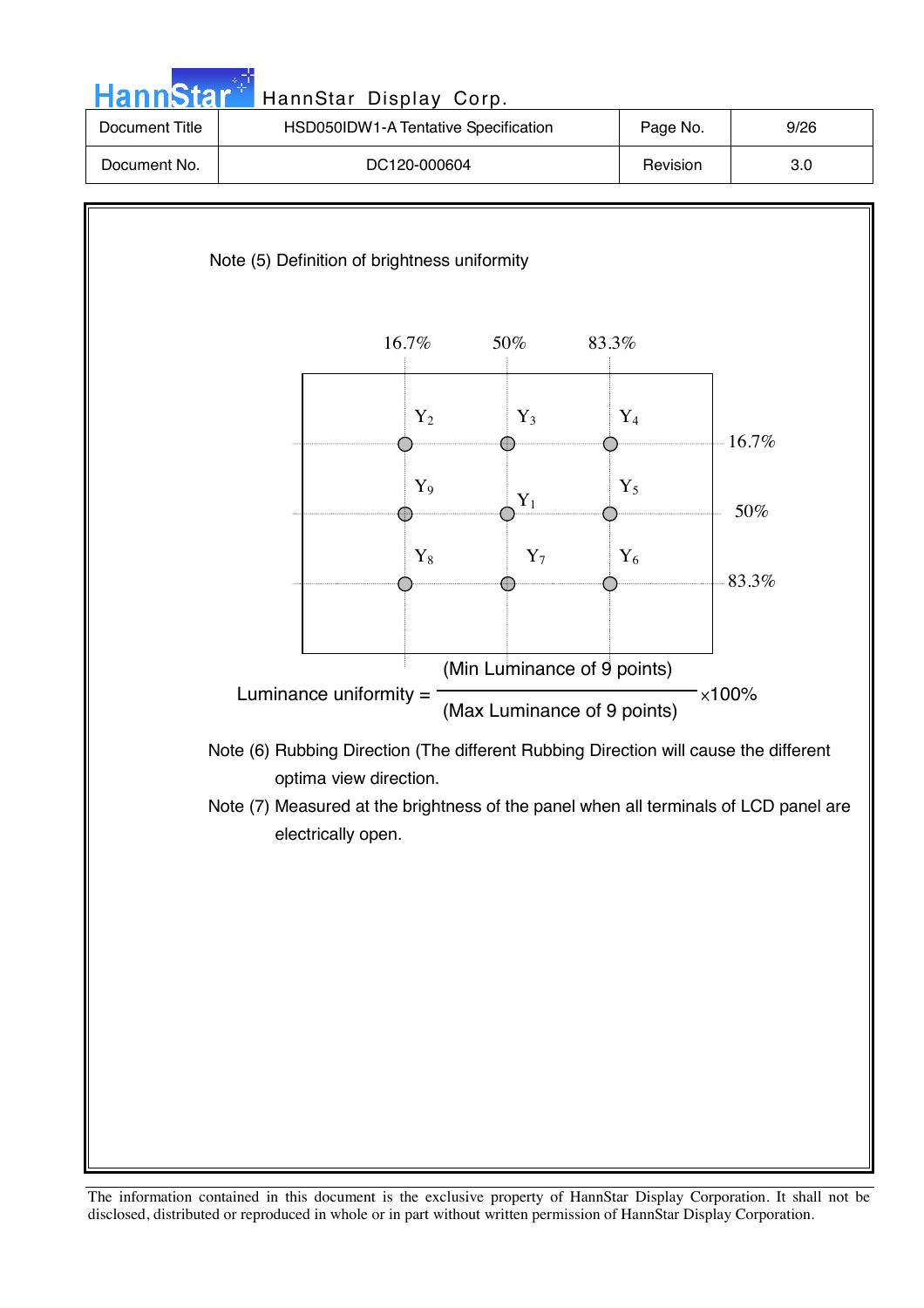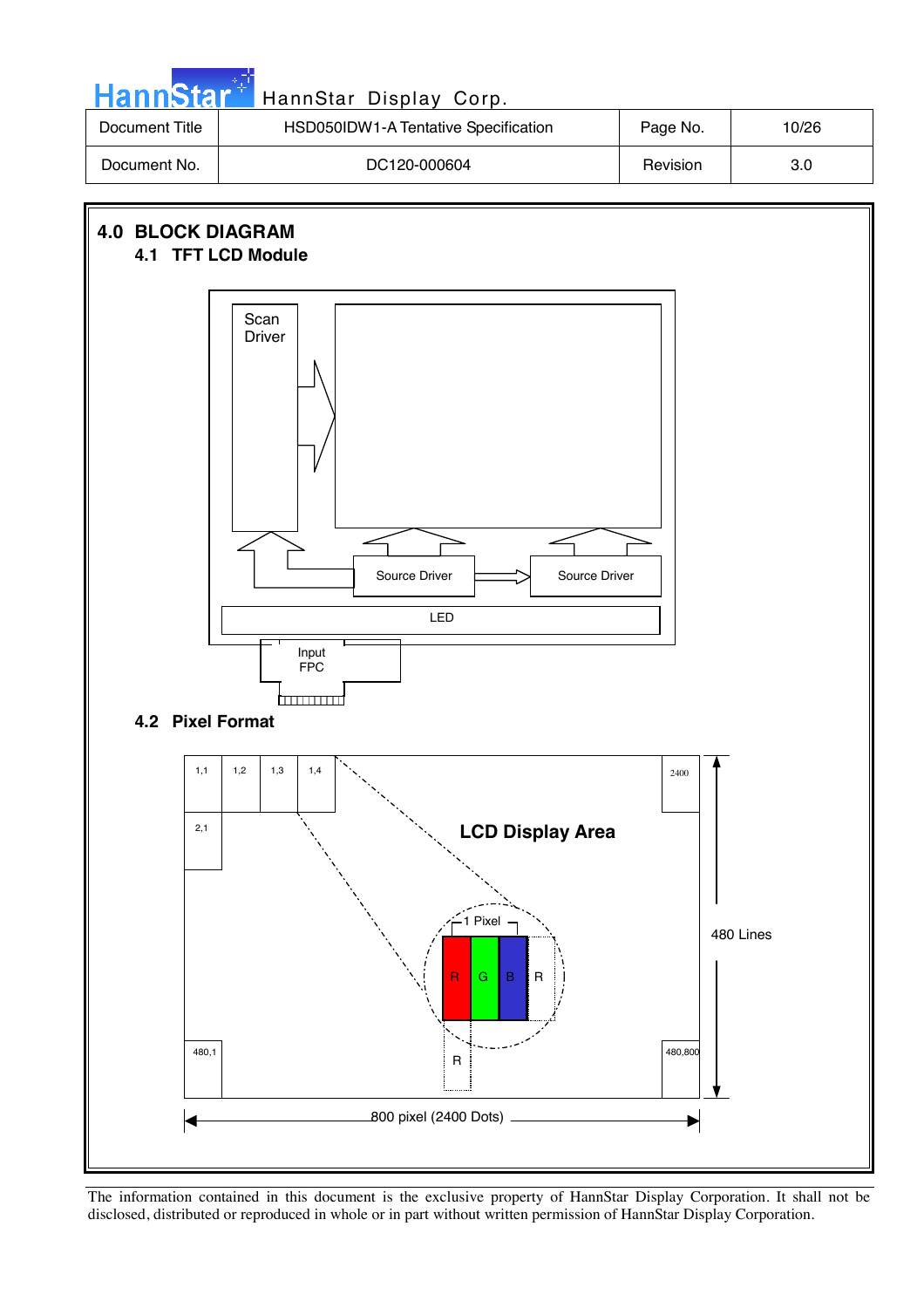| HannStar <sup>+</sup> | HannStar Display Corp.               |          |       |
|-----------------------|--------------------------------------|----------|-------|
| Document Title        | HSD050IDW1-A Tentative Specification | Page No. | 11/26 |
| Document No.          | DC120-000604                         | Revision | 3.0   |

|                |                |                | The recommended model is FH19SC-40S-0.5SH (51) manufactured by HIROSE. |  |
|----------------|----------------|----------------|------------------------------------------------------------------------|--|
| Pin No.        | Symbol         | V <sub>O</sub> | <b>Function</b>                                                        |  |
| 1              | $V_{LED}$      | $\mathsf{P}$   | Power for LED backlight cathode                                        |  |
| $\overline{2}$ | $V_{LED+}$     | P              | Power for LED backlight anode                                          |  |
| 3              | <b>GND</b>     | P              | Power ground                                                           |  |
| $\overline{4}$ | $V_{DD}$       | P              | Power voltage                                                          |  |
| 5              | R <sub>0</sub> |                | Red data (LSB)                                                         |  |
| 6              | R <sub>1</sub> |                | Red data                                                               |  |
| $\overline{7}$ | R <sub>2</sub> |                | Red data                                                               |  |
| 8              | R <sub>3</sub> |                | Red data                                                               |  |
| 9              | R4             |                | Red data                                                               |  |
| 10             | R <sub>5</sub> |                | Red data                                                               |  |
| 11             | R <sub>6</sub> |                | Red data                                                               |  |
| 12             | R <sub>7</sub> |                | Red data (MSB)                                                         |  |
| 13             | G <sub>0</sub> |                | Green data (LSB)                                                       |  |
| 14             | G <sub>1</sub> |                | Green data                                                             |  |
| 15             | G <sub>2</sub> |                | Green data                                                             |  |
| 16             | G <sub>3</sub> |                | Green data                                                             |  |
| 17             | G <sub>4</sub> |                | Green data                                                             |  |
| 18             | G <sub>5</sub> |                | Green data                                                             |  |
| 19             | G <sub>6</sub> |                | Green data                                                             |  |
| 20             | G7             |                | Green data (MSB)                                                       |  |
| 21             | B <sub>0</sub> |                | Blue data (LSB)                                                        |  |
| 22             | <b>B1</b>      |                | Blue data                                                              |  |
| 23             | B <sub>2</sub> |                | Blue data                                                              |  |
| 24             | B <sub>3</sub> |                | Blue data                                                              |  |
| 25             | <b>B4</b>      |                | Blue data                                                              |  |
| 26             | B <sub>5</sub> |                | Blue data                                                              |  |
| 27             | B <sub>6</sub> |                | Blue data                                                              |  |
| 28             | <b>B7</b>      |                | Blue data (MSB)                                                        |  |
| 29             | <b>DGND</b>    |                | Digital ground                                                         |  |
| 30             | <b>DCLK</b>    |                | Pixel clock                                                            |  |
| 31             | <b>DISP</b>    |                | Display on/ off                                                        |  |
| 32             | <b>HSYNC</b>   |                | Horizontal sync signal                                                 |  |
| 33             | <b>VSYNC</b>   |                | Vertical sync signal                                                   |  |
| 34             | DE             |                | Data enable                                                            |  |
| 35             | <b>NC</b>      |                | No Connect                                                             |  |
| 36             | <b>GND</b>     | P              | Power ground                                                           |  |
| 37             | $X_R$          | I/O            | Right electrode - differential analog                                  |  |
| 38             | Y B            | I/O            | Bottom electrode - differential analog                                 |  |
| 39             | $X_L$          | I/O            | Left electrode - differential analog                                   |  |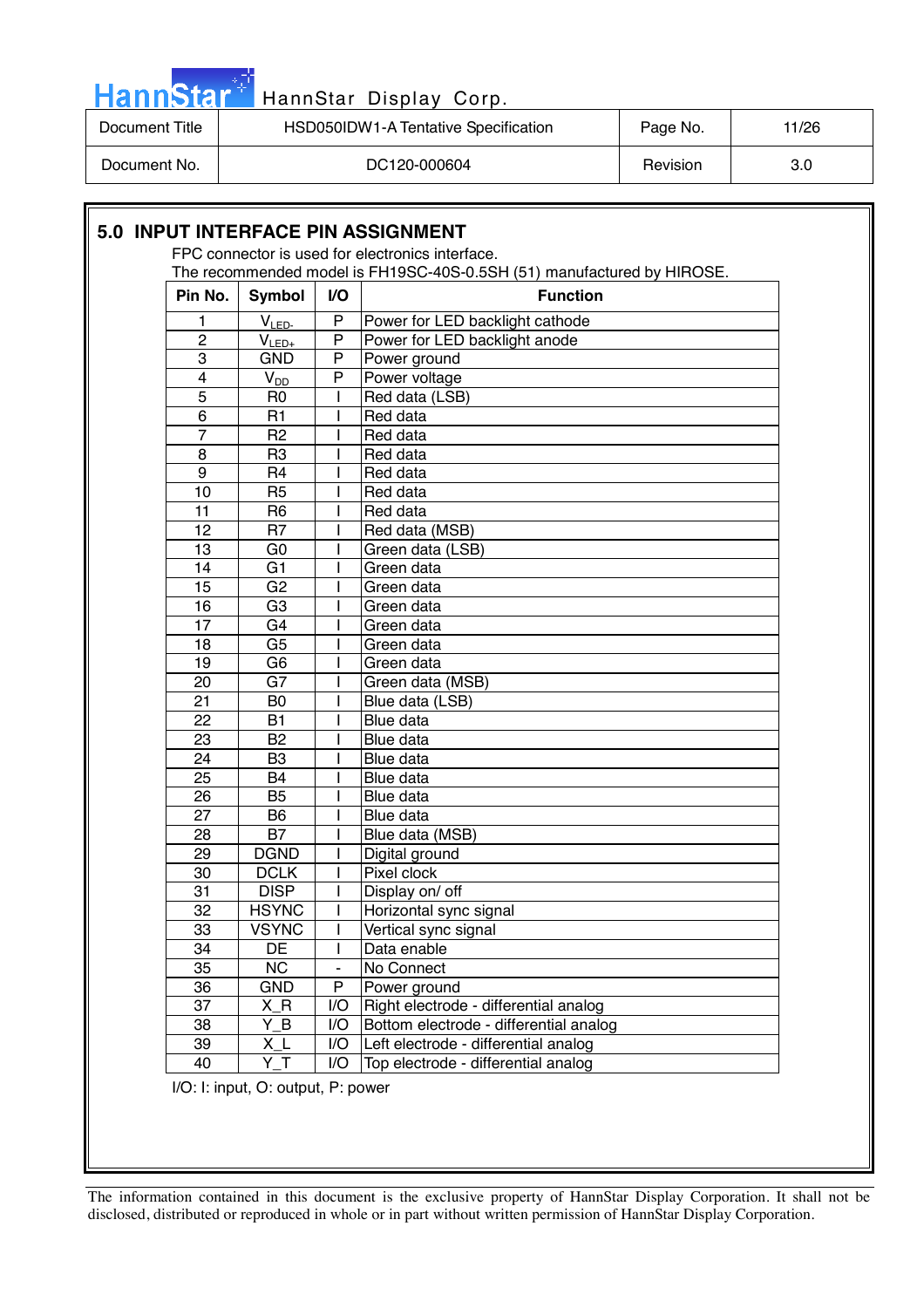| ann | <b>ANT</b> |  |
|-----|------------|--|
|     |            |  |

#### HannStar Display Corp.

| Document Title | HSD050IDW1-A Tentative Specification | Page No. | 12/26 |
|----------------|--------------------------------------|----------|-------|
| Document No.   | DC120-000604                         | Revision | 3.0   |

## **6.0 ELECTRICAL CHARACTERISTICS**

#### **6.1 TFT LCD Module**

| Item                    | Symbol      | Min.         | Typ. | Max.                       | Unit | <b>Note</b>     |
|-------------------------|-------------|--------------|------|----------------------------|------|-----------------|
| Supply voltage          | $V_{DD}$    | 3.0          | 3.3  | 3.6                        | v    |                 |
|                         | Vін         | $0.7 V_{DD}$ | ۰    | $\mathsf{V}_{\mathsf{DD}}$ |      | Note $(1)$      |
| Input signal voltage    | $V_{iL}$    | GND          | ۰    | 0.3 V <sub>DD</sub>        |      | Note $(1)$      |
| Current of power supply | <b>I</b> DD | ٠            | TBD  | ۰                          | mA   | $V_{DD} = 3.3V$ |

Note (1): HSYNC, VSYNC, DE, R/G/B Data Note (2): GND=0V

#### **6.2 Back-Light Unit**

The backlight system is an edge-lighting type with 14 LED. The characteristics of the LED are shown in the following tables.

| Item                    | Symbol | Min.  | Typ. | Max. | Unit | <b>Note</b> |
|-------------------------|--------|-------|------|------|------|-------------|
| <b>LED</b> current      |        |       | 40   | ۰    | mA   | (2)         |
| <b>LED</b> voltage      | VL     |       | 23.1 | ۰    |      |             |
| Operating LED life time | Hr     | 10000 | -    | -    | Hour | (1)(2)      |

- Note (1) LED life time (Hr) can be defined as the time in which it continues to operate under the condition:  $Ta=25\pm3$  °C, typical IL value indicated in the above table until the brightness becomes less than 50%.
- Note (2) The "LED life time" is defined as the module brightness decrease to 50% original brightness at Ta=25 $\degree$ C and IL=40mA. The LED lifetime could be decreased if operating IL is larger than 40mA. The constant current driving method is suggested.



**LED Light Bar Circuit**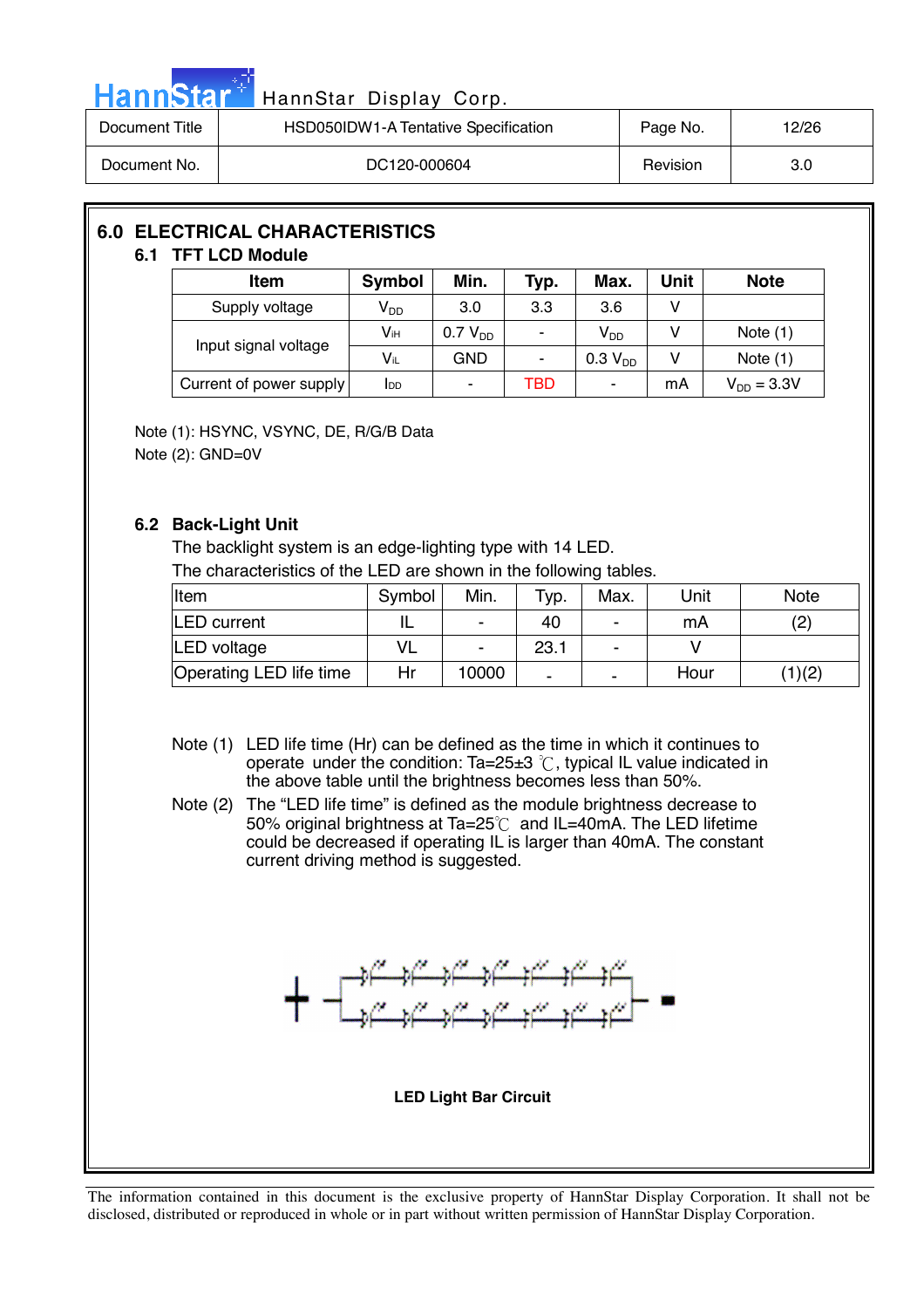|--|

### HannStar Display Corp.

| Document Title | HSD050IDW1-A Tentative Specification | Page No. | 13/26 |
|----------------|--------------------------------------|----------|-------|
| Document No.   | DC120-000604                         | Revision | 3.0   |

#### **6.3 AC Characteristics**

| <b>Item</b>              | <b>Symbol</b> | Min. | Typ. | Max. | <b>Unit</b>          | <b>Note</b> |
|--------------------------|---------------|------|------|------|----------------------|-------------|
| DCLK cycle time          | <b>Tclk</b>   | 25   |      |      | ns                   |             |
| <b>DCLK</b> frequency    | fclk          |      | 33   | 40   | <b>MHz</b>           |             |
| DCLK pulse duty          | Tcwh          | 40   | 50   | 60   | $\frac{1}{\sqrt{2}}$ |             |
| VSYNC setup time         | Tvst          | 8    |      |      | ns                   |             |
| <b>VSYNC</b> hold time   | Tvhd          | 8    |      |      | ns                   |             |
| HSYNC setup time         | <b>Thst</b>   | 8    |      |      | ns                   |             |
| <b>HSYNC</b> hold time   | <b>Thhd</b>   | 8    |      |      | ns                   |             |
| Data setup time          | Tdasu         | 8    |      |      | ns                   |             |
| Data hold time           | Tdahd         | 8    |      |      | ns                   |             |
| DE setup time            | Tdesu         | 8    |      |      | ns                   |             |
| DE hold time             | Tdehd         | 8    |      |      | ns                   |             |
| Horizontal display area  | Thd           |      | 800  |      | <b>Tcph</b>          |             |
| <b>HSYNC</b> period time | Th            |      | 928  |      | Tcph                 |             |
| <b>HSYNC</b> width       | Thwh          | 1    | 48   |      | Tcph                 |             |
| HSYNC back porch         | Thbp          |      | 40   |      | Tcph                 |             |
| HSYNC front porch        | Thfp          |      | 40   |      | <b>Tcph</b>          |             |
| Vertical display area    | Tvd           |      | 480  |      | th                   |             |
| VSYNC period time        | Tv            |      | 525  |      | th                   |             |
| <b>VSYNC</b> width       | Tvwh          |      | 3    |      | th                   |             |
| VSYNC back porch         | Tvbp          |      | 29   |      | th                   |             |
| <b>VSYNC</b> front porch | Tvfp          |      | 13   |      | th                   |             |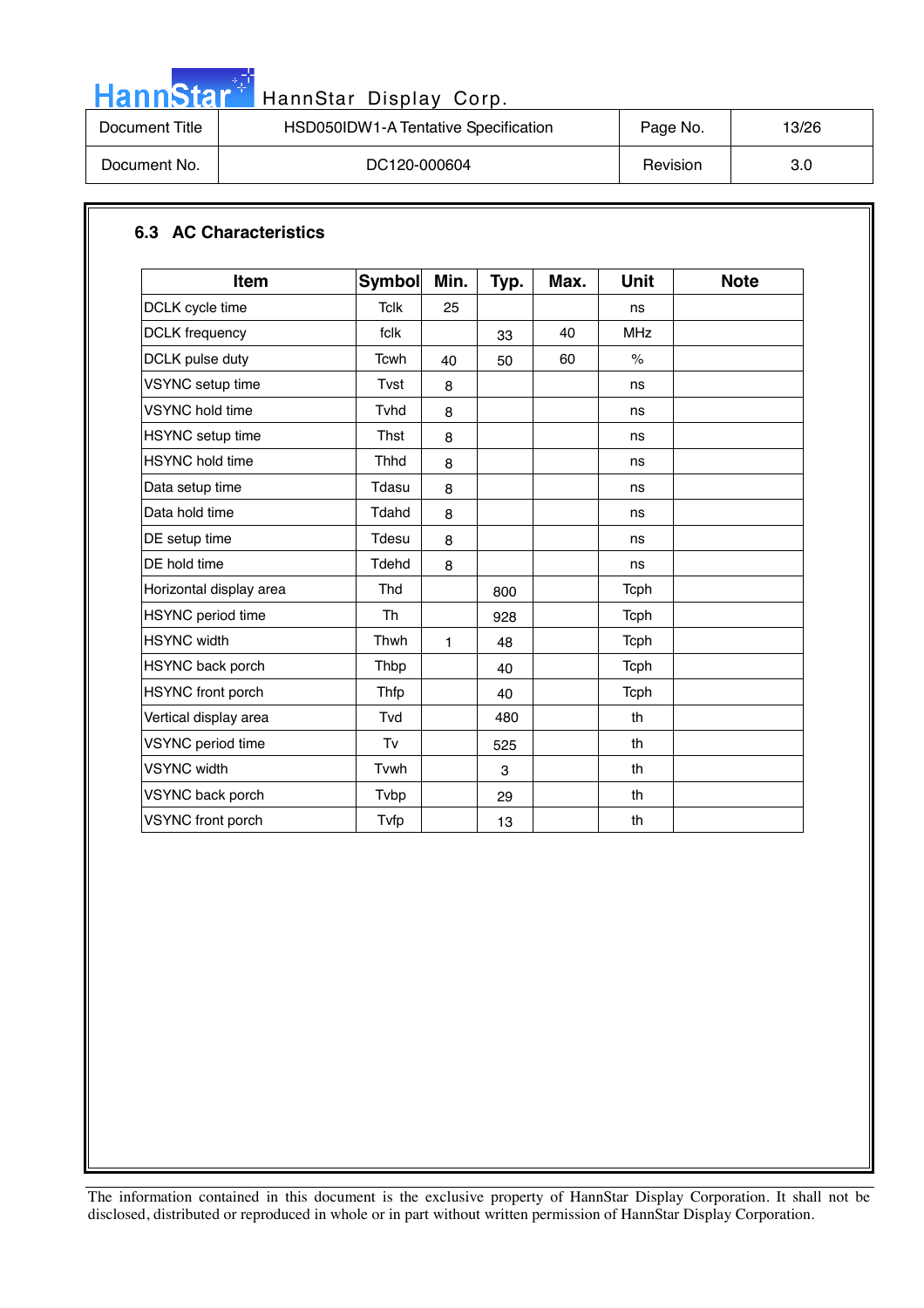| <b>HannStar<sup>*</sup></b> | HannStar Display Corp.               |          |       |
|-----------------------------|--------------------------------------|----------|-------|
| Document Title              | HSD050IDW1-A Tentative Specification | Page No. | 14/26 |
| Document No.                | DC120-000604                         | Revision | 3.0   |



The information contained in this document is the exclusive property of HannStar Display Corporation. It shall not be disclosed, distributed or reproduced in whole or in part without written permission of HannStar Display Corporation.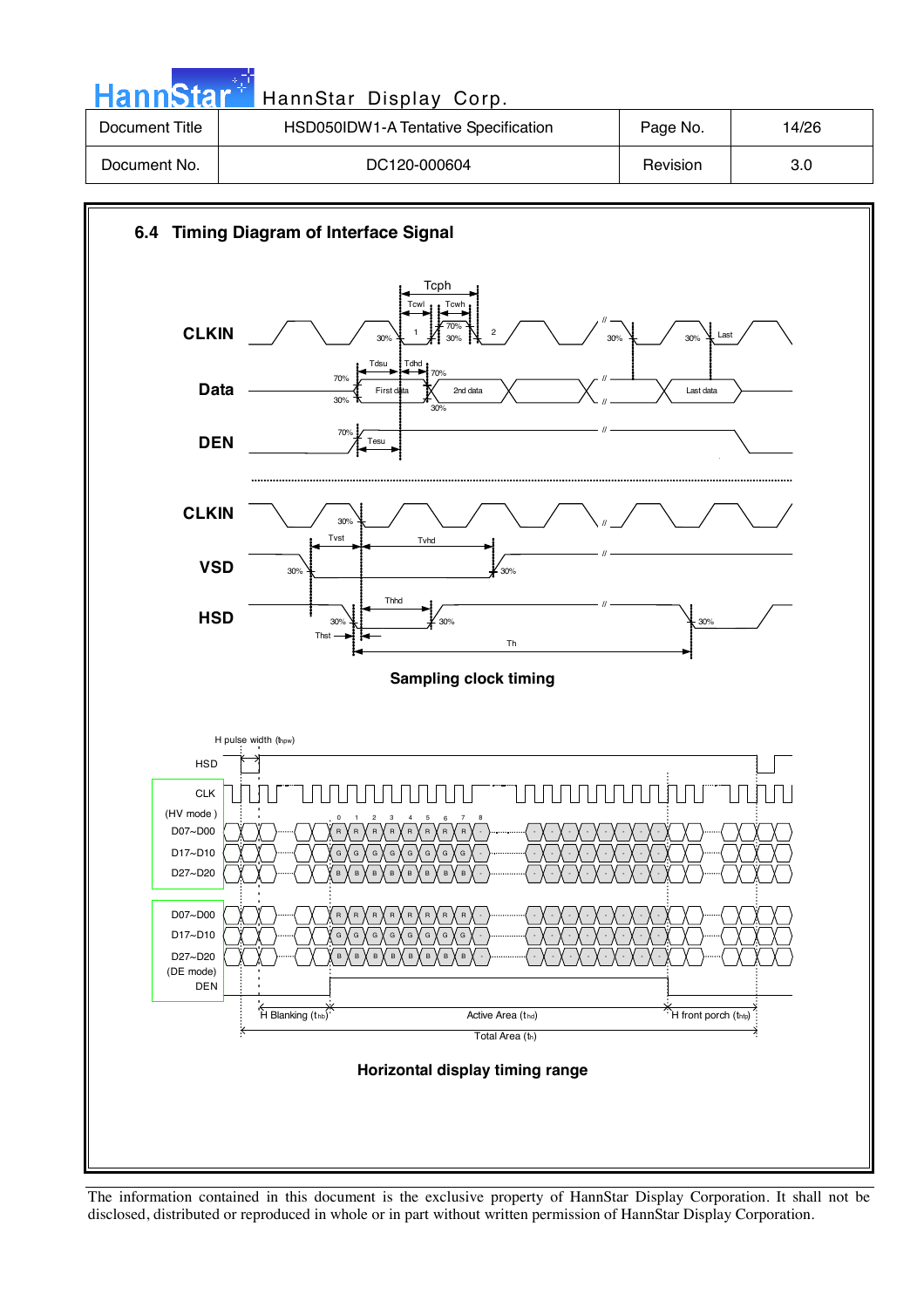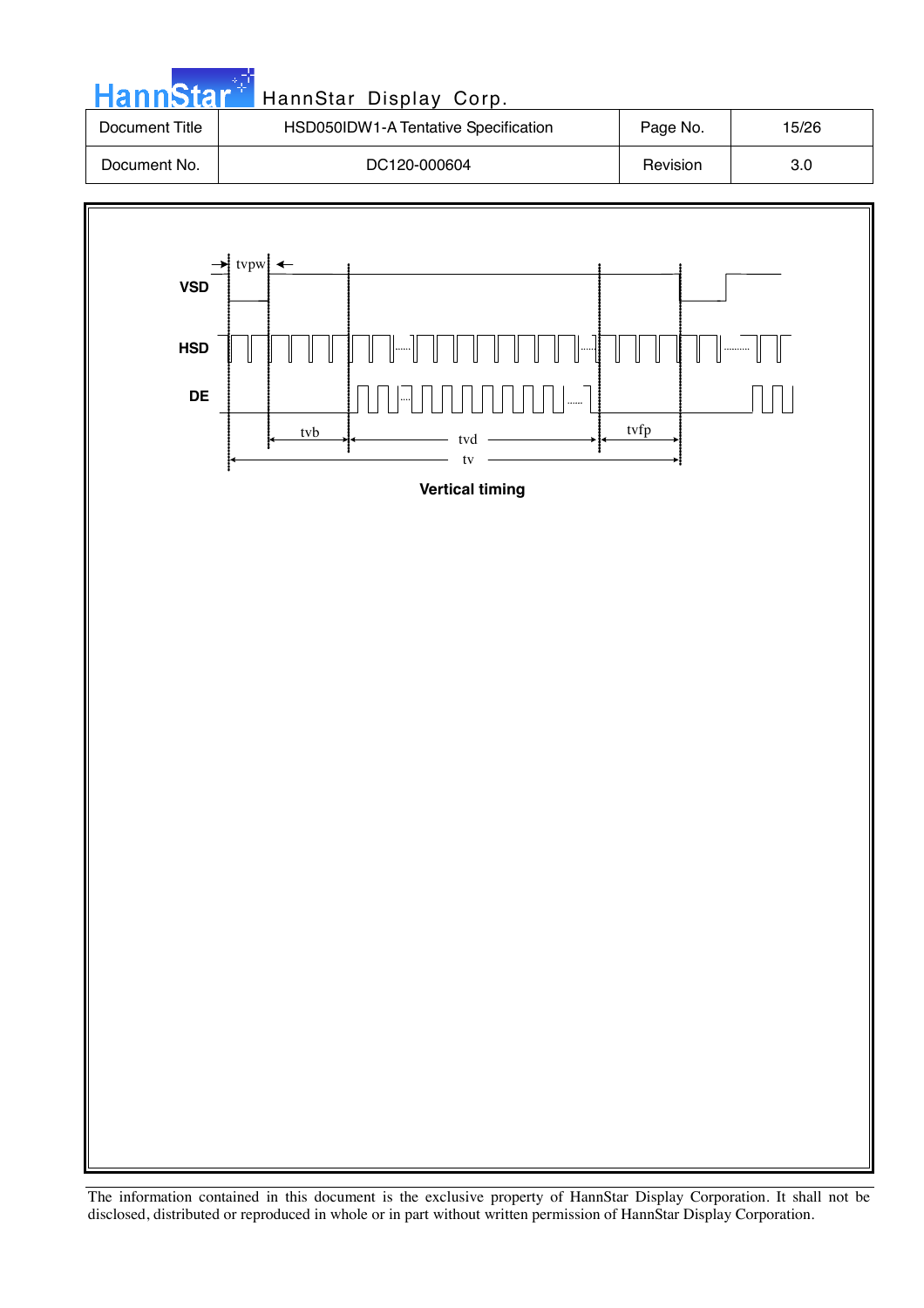| HannStar                                                                                     |                                                                                     | HannStar Display Corp.               |              |            |                                                                                      |             |                                                                                                |
|----------------------------------------------------------------------------------------------|-------------------------------------------------------------------------------------|--------------------------------------|--------------|------------|--------------------------------------------------------------------------------------|-------------|------------------------------------------------------------------------------------------------|
| <b>Document Title</b>                                                                        |                                                                                     | HSD050IDW1-A Tentative Specification |              |            |                                                                                      | Page No.    | 16/26                                                                                          |
| Document No.                                                                                 |                                                                                     |                                      | DC120-000604 |            |                                                                                      | Revision    | 3.0                                                                                            |
|                                                                                              |                                                                                     |                                      |              |            |                                                                                      |             |                                                                                                |
|                                                                                              | <b>6.5 Power Sequence</b>                                                           |                                      |              |            |                                                                                      |             |                                                                                                |
|                                                                                              | Power On                                                                            |                                      |              | Power Off  |                                                                                      |             |                                                                                                |
|                                                                                              | Power Supply                                                                        |                                      |              |            |                                                                                      |             |                                                                                                |
|                                                                                              | $0.9V_{DD}$                                                                         |                                      |              |            | $0.9V_{DD}$                                                                          |             |                                                                                                |
|                                                                                              | $0.1V_{DD}$                                                                         |                                      |              |            | $0.1V_{DD}$                                                                          | $0.1V_{DD}$ |                                                                                                |
| OV.                                                                                          |                                                                                     |                                      |              |            |                                                                                      |             |                                                                                                |
|                                                                                              |                                                                                     | TP2 I                                |              | $TP3 \leq$ |                                                                                      |             |                                                                                                |
|                                                                                              | Signal                                                                              | 0.6                                  |              | 0.6        | TP4                                                                                  |             |                                                                                                |
| 0V-                                                                                          |                                                                                     |                                      |              |            |                                                                                      |             |                                                                                                |
|                                                                                              |                                                                                     |                                      |              |            |                                                                                      |             |                                                                                                |
|                                                                                              | <b>Backlight</b>                                                                    | ⋺ <sub>≀р5</sub>                     |              | $TP6 \in$  |                                                                                      |             |                                                                                                |
|                                                                                              | (Recommended)                                                                       | $150\%$ I                            |              | 50%        |                                                                                      |             |                                                                                                |
|                                                                                              |                                                                                     |                                      |              |            |                                                                                      |             |                                                                                                |
|                                                                                              |                                                                                     |                                      |              |            |                                                                                      |             |                                                                                                |
|                                                                                              |                                                                                     |                                      |              |            |                                                                                      |             |                                                                                                |
|                                                                                              | Item                                                                                | Min.                                 | Typ.         | Max.       | Unit                                                                                 | Remark      |                                                                                                |
|                                                                                              | TP <sub>1</sub>                                                                     | 0.5                                  | --           | 10         | msec                                                                                 |             |                                                                                                |
|                                                                                              | TP <sub>2</sub>                                                                     | 0                                    | --           | 50         | msec                                                                                 |             |                                                                                                |
|                                                                                              | TP <sub>3</sub><br>TP4                                                              | 0<br>1000                            | --           | 50         | msec                                                                                 |             |                                                                                                |
|                                                                                              | TP <sub>5</sub>                                                                     | 200                                  | --           | --         | msec<br>msec                                                                         |             |                                                                                                |
|                                                                                              | TP <sub>6</sub>                                                                     | 200                                  |              |            | msec                                                                                 |             |                                                                                                |
|                                                                                              | TP7                                                                                 | 0.5                                  |              | 10         | msec                                                                                 |             |                                                                                                |
|                                                                                              |                                                                                     |                                      |              |            |                                                                                      |             | Note: (1) The supply voltage of the external system for the module input should be the same as |
|                                                                                              |                                                                                     |                                      |              |            |                                                                                      |             |                                                                                                |
|                                                                                              | the definition of $V_{DD}$ .                                                        |                                      |              |            |                                                                                      |             |                                                                                                |
|                                                                                              |                                                                                     |                                      |              |            | (2) Apply the lamp volatge within the LCD operation range. When the back-light turns |             |                                                                                                |
|                                                                                              |                                                                                     |                                      |              |            | on before the LCD operation or the LCD truns off before the back-light turns off,    |             |                                                                                                |
|                                                                                              | the display may momentarily become white.                                           |                                      |              |            |                                                                                      |             |                                                                                                |
| (3) In case of $VDD =$ off level, please keep the level of input signal on the low or keep a |                                                                                     |                                      |              |            |                                                                                      |             |                                                                                                |
|                                                                                              | high impedance.                                                                     |                                      |              |            |                                                                                      |             |                                                                                                |
|                                                                                              | (4) TP4 should be measured after the module has been fully discharged between power |                                      |              |            |                                                                                      |             |                                                                                                |
|                                                                                              |                                                                                     |                                      |              |            |                                                                                      |             |                                                                                                |
|                                                                                              | off and on period.                                                                  |                                      |              |            |                                                                                      |             |                                                                                                |
|                                                                                              | (5) Interface signal shall not be kept at high impedance when the power is on.      |                                      |              |            |                                                                                      |             |                                                                                                |
|                                                                                              |                                                                                     |                                      |              |            |                                                                                      |             |                                                                                                |
|                                                                                              |                                                                                     |                                      |              |            |                                                                                      |             |                                                                                                |

n.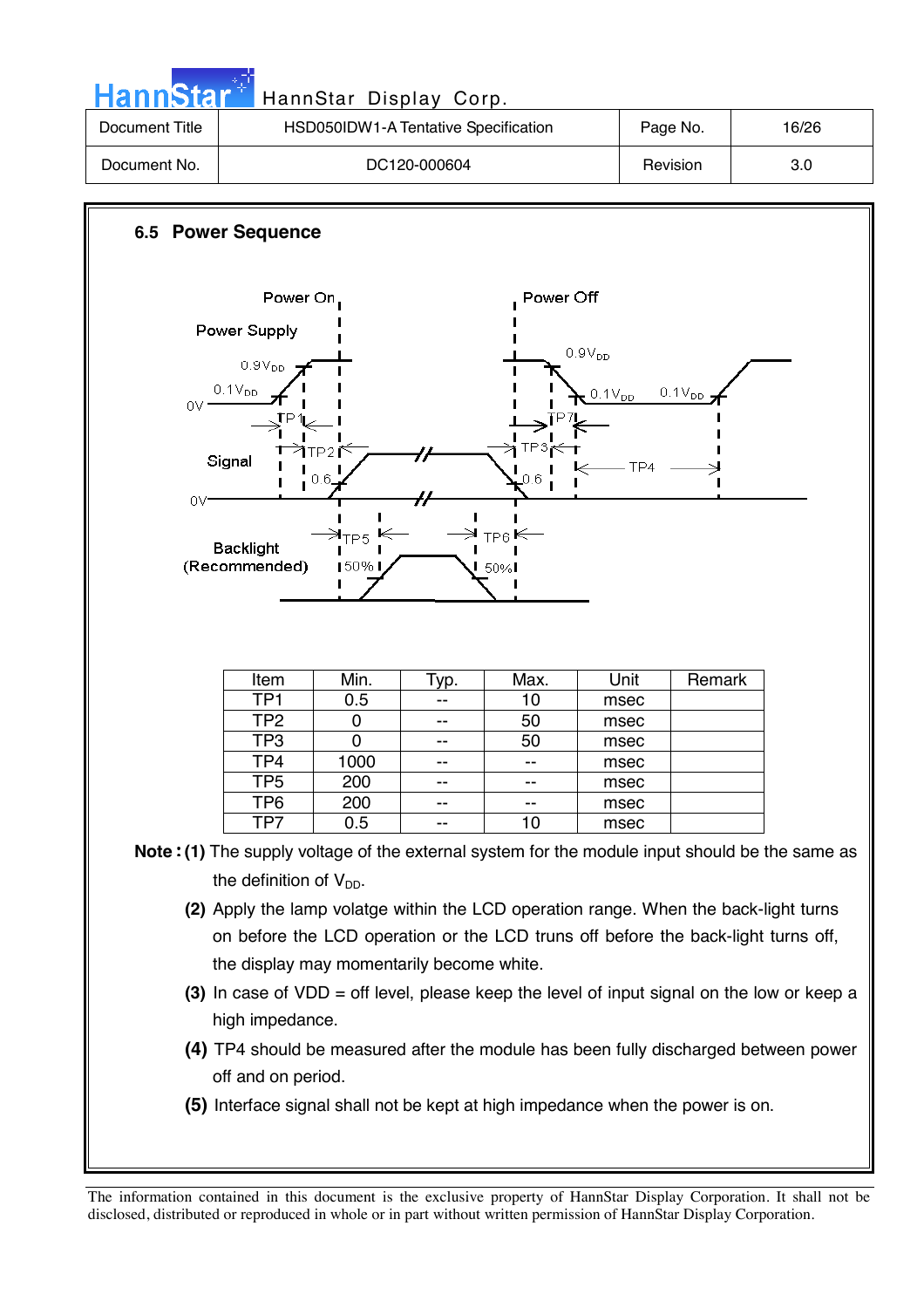| HannStar <sup>*</sup> | HannStar Display Corp.               |          |       |
|-----------------------|--------------------------------------|----------|-------|
| Document Title        | HSD050IDW1-A Tentative Specification | Page No. | 17/26 |
| Document No.          | DC120-000604                         | Revision | 3.0   |

## **7.0 RELIABILITY TEST ITEMS**

**COL** 

| No.            | <b>Item</b>                                       | <b>Conditions</b>                                                                                                                                                                               | <b>Remark</b>                    |
|----------------|---------------------------------------------------|-------------------------------------------------------------------------------------------------------------------------------------------------------------------------------------------------|----------------------------------|
| 1              | High Temperature Storage                          | Ta= $+80^{\circ}$ C, 240hrs                                                                                                                                                                     |                                  |
| $\overline{2}$ | Low Temperature Storage                           | Ta= $-30^{\circ}$ C, 240hrs                                                                                                                                                                     |                                  |
| 3              | High Temperature Operation                        | Ta= $+70^{\circ}$ C, 240hrs                                                                                                                                                                     |                                  |
| $\overline{4}$ | Low Temperature Operation                         | Ta= $-20^{\circ}$ C, 240hrs                                                                                                                                                                     |                                  |
| 5              | High Temperature and High Humidity<br>(operation) | Ta=+60°C, 90%RH, 240hrs                                                                                                                                                                         |                                  |
| 6              | Thermal Cycling Test (non operation)              | $-30^{\circ}$ C(30min) $\rightarrow +80^{\circ}$ C(30min), 200cycles                                                                                                                            |                                  |
| $\overline{7}$ | Electrostatic Discharge                           | $\pm 200V, 200pF(0\Omega)$ 1 time/each terminal                                                                                                                                                 |                                  |
| 8              | Vibration                                         | 1. Random:<br>1.04Grms, 5~500Hz, X/Y/Z,<br>30min/each direction<br>2. Sine:<br>Freq. Range: $8\text{-}33.3\text{Hz}$<br>Stoke: 1.3mm<br>Sweep: 2.9G, 33.3~400Hz<br>X/Z: 2hr, Y: 4hr, cyc: 15min |                                  |
| 9              | Shock                                             | 100G, 6ms, $\pm X$ , $\pm Y$ , $\pm Z$<br>3 time for each direction                                                                                                                             | JIS C7021, A-10<br>(Condition A) |
|                | 10 Vibration (with carton)                        | Random: 0.015G^2/Hz, 5~200Hz<br>-6dB/Octave, 200~400Hz<br>XYZ each direction: 2hr                                                                                                               |                                  |
|                | 11 Drop (with carton)                             | Height: 60cm<br>1 corner, 3 edges, 6 surfaces                                                                                                                                                   | <b>JIS Z0202</b>                 |

 Note: There is no display function NG issue occurred, all the cosmetic specification is judged before the reliability stress.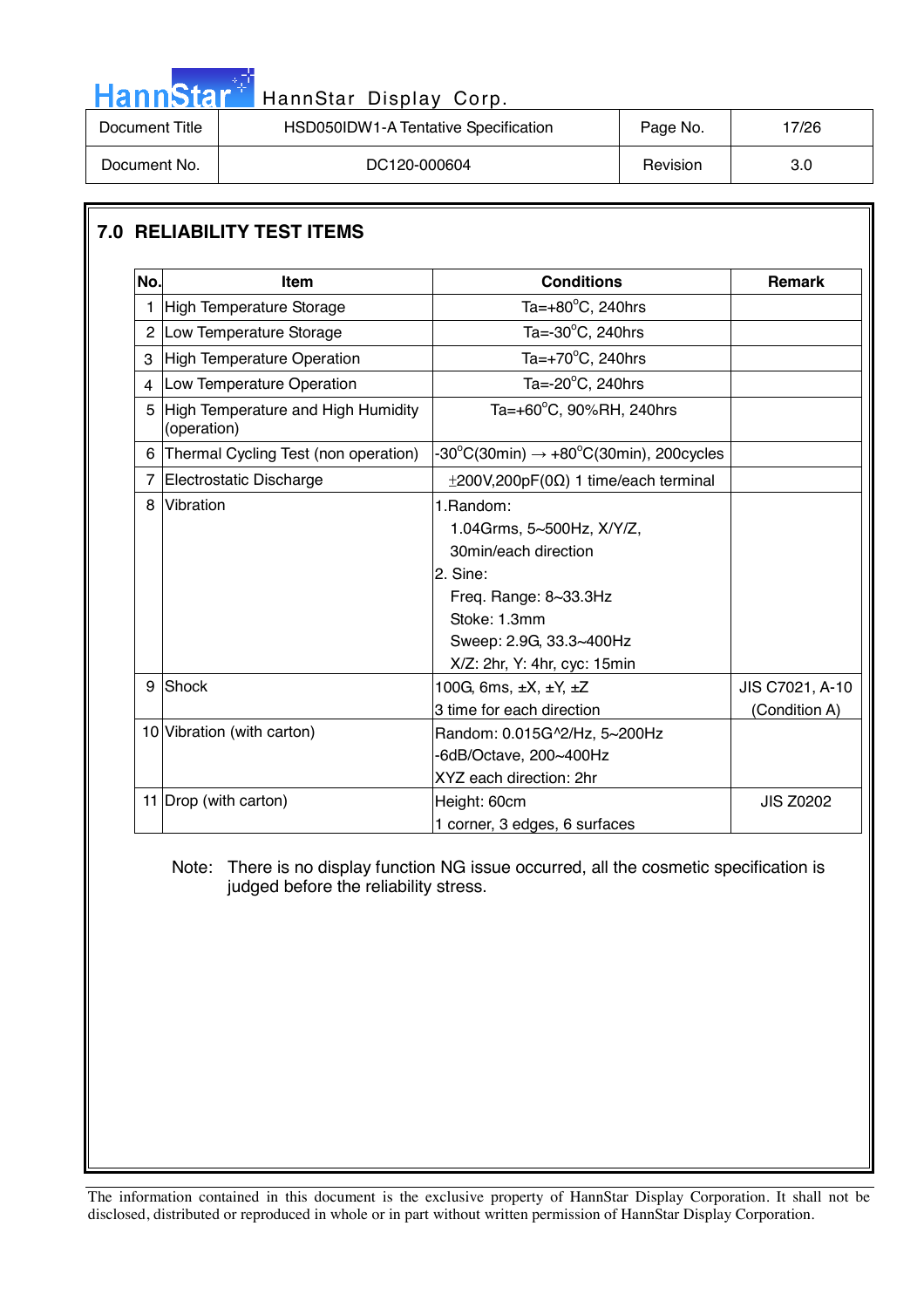| HannStar <sup>+</sup> | HannStar Display Corp.               |          |       |
|-----------------------|--------------------------------------|----------|-------|
| Document Title        | HSD050IDW1-A Tentative Specification | Page No. | 18/26 |
| Document No.          | DC120-000604                         | Revision | 3.0   |

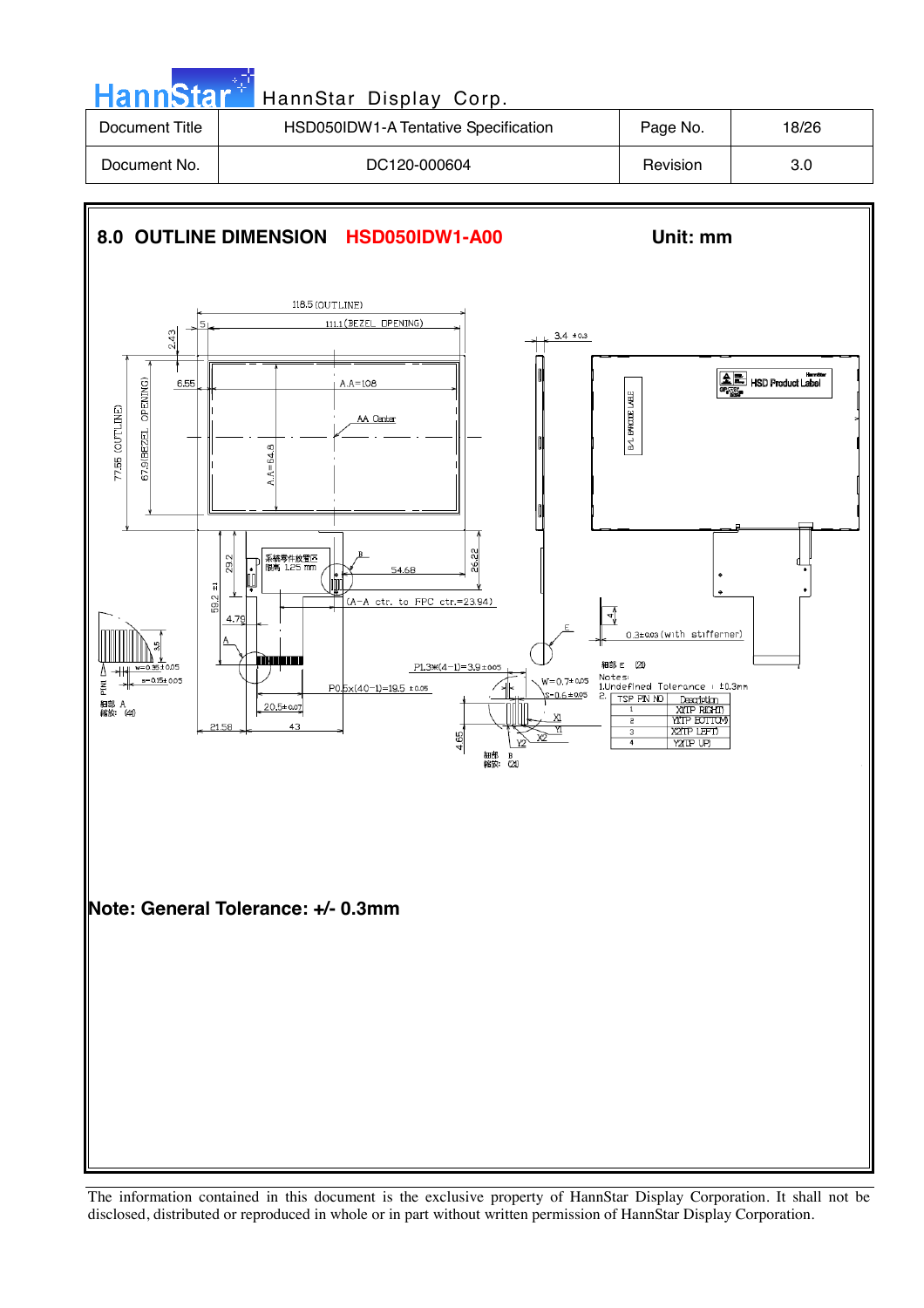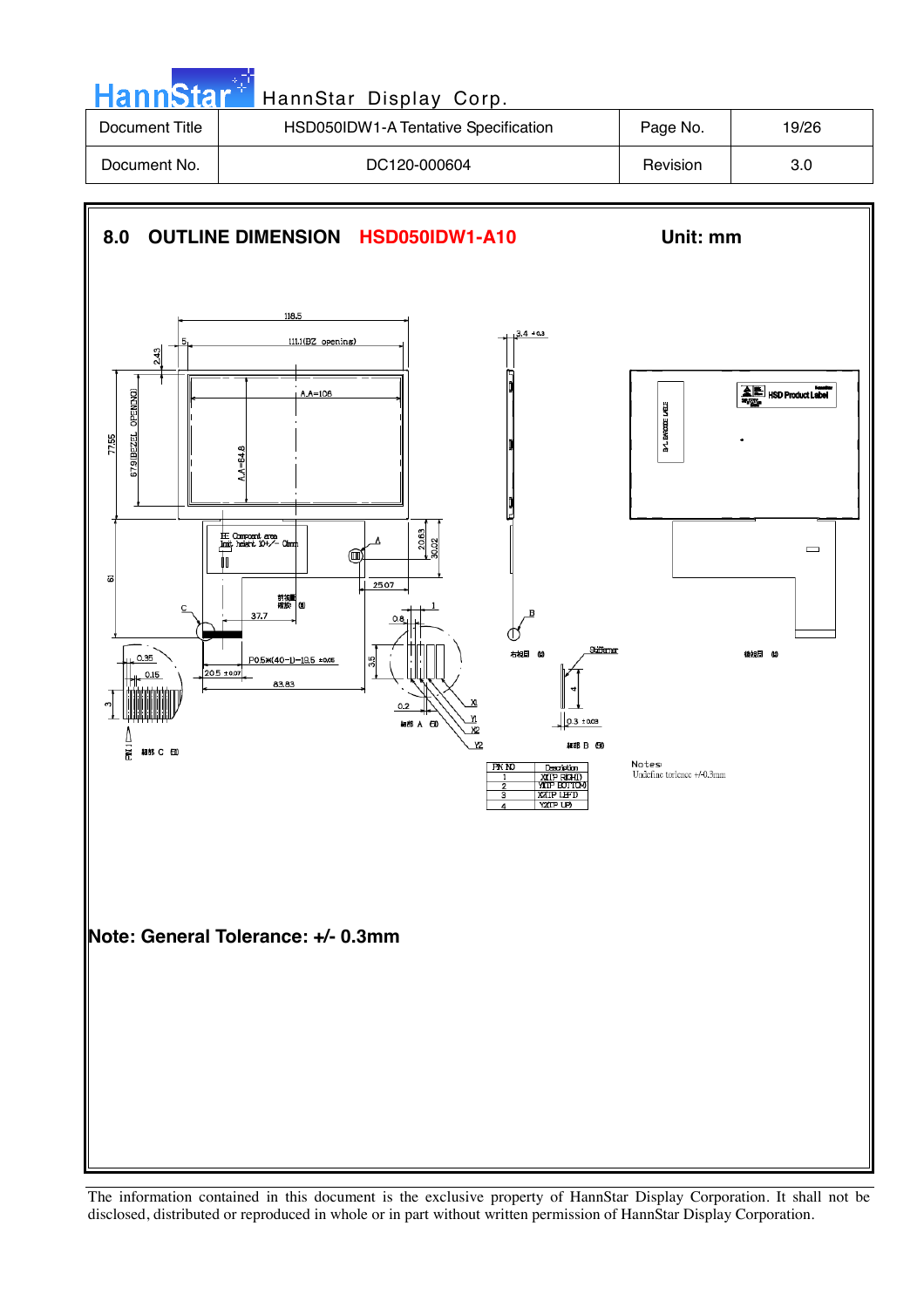| <b>HannStar</b> | HannStar Display Corp.               |          |       |
|-----------------|--------------------------------------|----------|-------|
| Document Title  | HSD050IDW1-A Tentative Specification | Page No. | 20/26 |
| Document No.    | DC120-000604                         | Revision | 3.0   |
|                 |                                      |          |       |

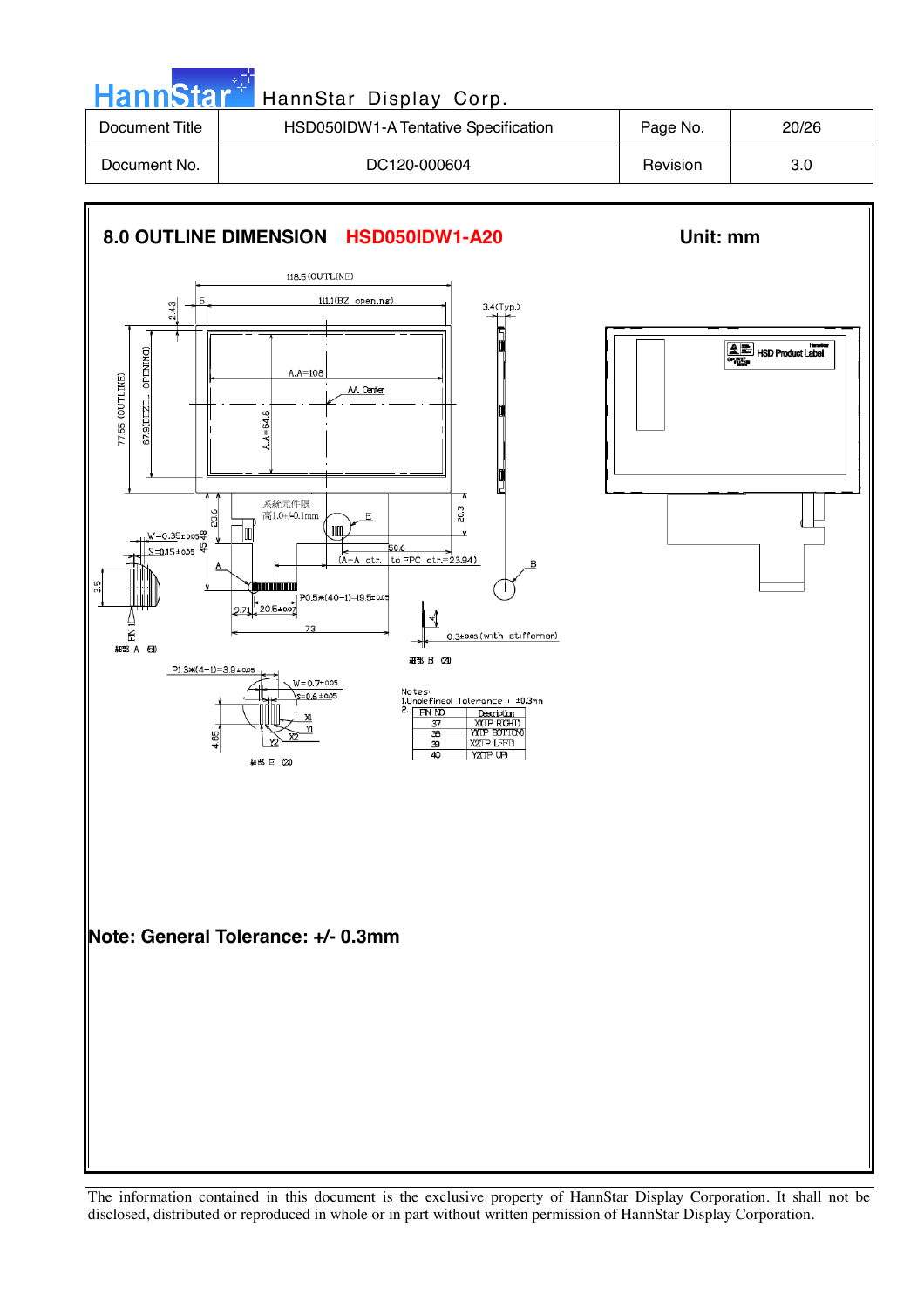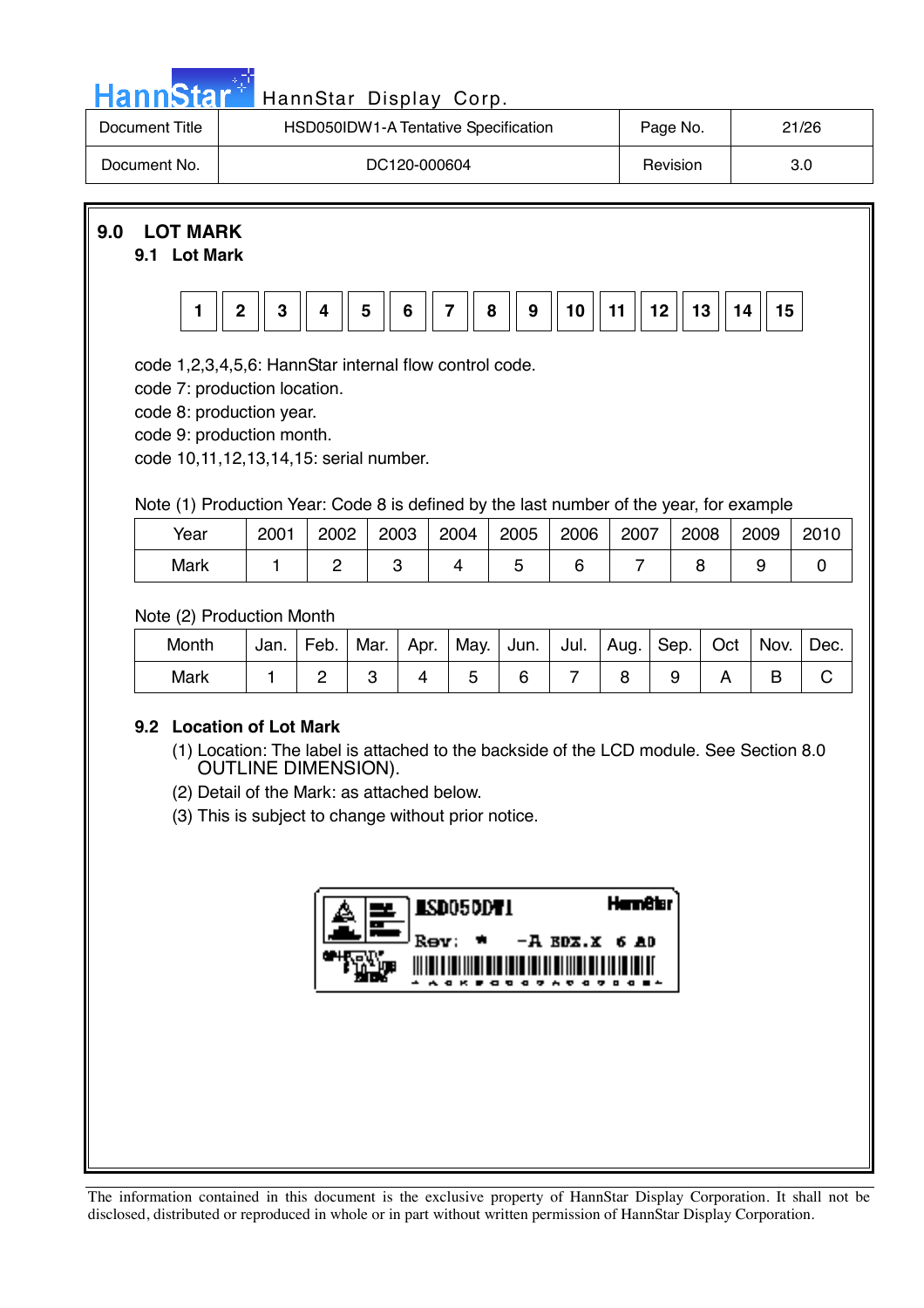| <b>Document Title</b>                                  |               | HSD050IDW1-A Tentative Specification |                                                              | Page No. |        | 22/26                  |
|--------------------------------------------------------|---------------|--------------------------------------|--------------------------------------------------------------|----------|--------|------------------------|
| Document No.                                           |               | DC120-000604                         |                                                              | Revision |        | 3.0                    |
| <b>10.0 PACKAGE SPECIFICATION</b><br>10.1 Packing form |               |                                      |                                                              |          |        |                        |
| <b>LCM Model</b>                                       |               | LCM Qty. in the box                  | Inner Box Size (mm)                                          |          |        | Notice                 |
| HSD050IDW1-A                                           |               | 200                                  | 466x242x304                                                  |          |        |                        |
|                                                        |               | 10.2 Packing assembly drawings       |                                                              |          |        |                        |
|                                                        | <b>LCM</b>    | 1.<br><b>Corner Pad</b>              | <b>ESD Bag</b><br>2.                                         |          |        | 3.<br><b>Fold Back</b> |
|                                                        | L. March      | Tape<br><b>LCM+ESD</b> bag<br>6.     | <b>Partition/Pad</b><br>7.<br>5.<br>Box                      |          |        | <b>Tape</b><br>4.      |
|                                                        |               |                                      |                                                              |          | Notice |                        |
|                                                        | Items         |                                      | Material                                                     |          |        |                        |
|                                                        | Box           |                                      | <b>Corrugated Paperboard</b>                                 |          |        |                        |
|                                                        | Partition/Pad |                                      | <b>Corrugated Paperboard</b>                                 |          |        |                        |
|                                                        | Corner Pad    |                                      | <b>Corrugated Paperboard</b><br><b>Corrugated Paperboard</b> |          |        |                        |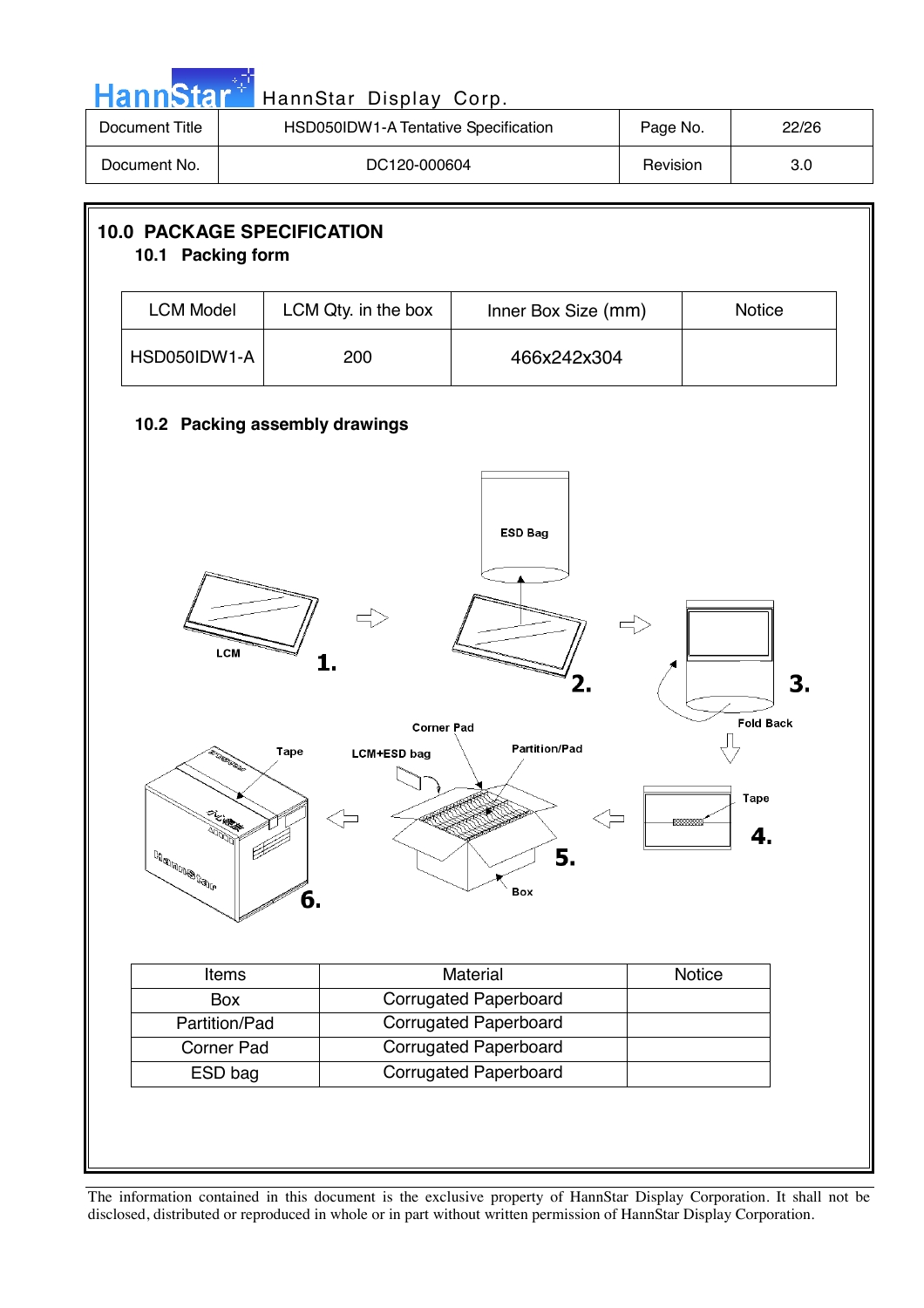

# Hann Star<sup>47</sup> HannStar Display Corp.

| Document Title | HSD050IDW1-A Tentative Specification | Page No. | 23/26 |
|----------------|--------------------------------------|----------|-------|
| Document No.   | DC120-000604                         | Revision | 3.0   |

#### **11.0 GENERAL PRECAUTION**

#### **11.1 Use Restriction**

This product is not authorized for use in life supporting systems, aircraft navigation control systems, military systems and any other application where performance failure could be life-threatening or otherwise catastrophic.

#### **11.2 Disassembling or Modification**

 Do not disassemble or modify the module. It may damage sensitive parts inside LCD module, and may cause scratches or dust on the display. HannStar does not warrant the module, if customers disassemble or modify the module.

#### **11.3 Breakage of LCD Panel**

- 11.3.1.If LCD panel is broken and liquid crystal spills out, do not ingest or inhale liquid crystal, and do not contact liquid crystal with skin.
- 11.3.2. If liquid crystal contacts mouth or eyes, rinse out with water immediately.
- 11.3.3. If liquid crystal contacts skin or cloths, wash it off immediately with alcohol and rinse thoroughly with water.
- 11.3.4. Handle carefully with chips of glass that may cause injury, when the glass is broken.

#### **11.4 Electric Shock**

- 11.4.1. Disconnect power supply before handling LCD module.
- 11.4.2. Do not pull or fold the LED cable.
- 11.4.3. Do not touch the parts inside LCD modules and the fluorescent LED's connector or cables in order to prevent electric shock.

#### **11.5 Absolute Maximum Ratings and Power Protection Circuit**

- 11.5.1. Do not exceed the absolute maximum rating values, such as the supply voltage variation, input voltage variation, variation in parts' parameters, environmental temperature, etc., otherwise LCD module may be damaged.
- 11.5.2. Please do not leave LCD module in the environment of high humidity and high temperature for a long time.
- 11.5.3. It's recommended to employ protection circuit for power supply.

#### **11.6 Operation**

- 11.6.1 Do not touch, push or rub the polarizer with anything harder than HB pencil lead.
- 11.6.2 Use fingerstalls of soft gloves in order to keep clean display quality, when persons handle the LCD module for incoming inspection or assembly.
- 11.6.3 When the surface is dusty, please wipe gently with absorbent cotton or other soft material.